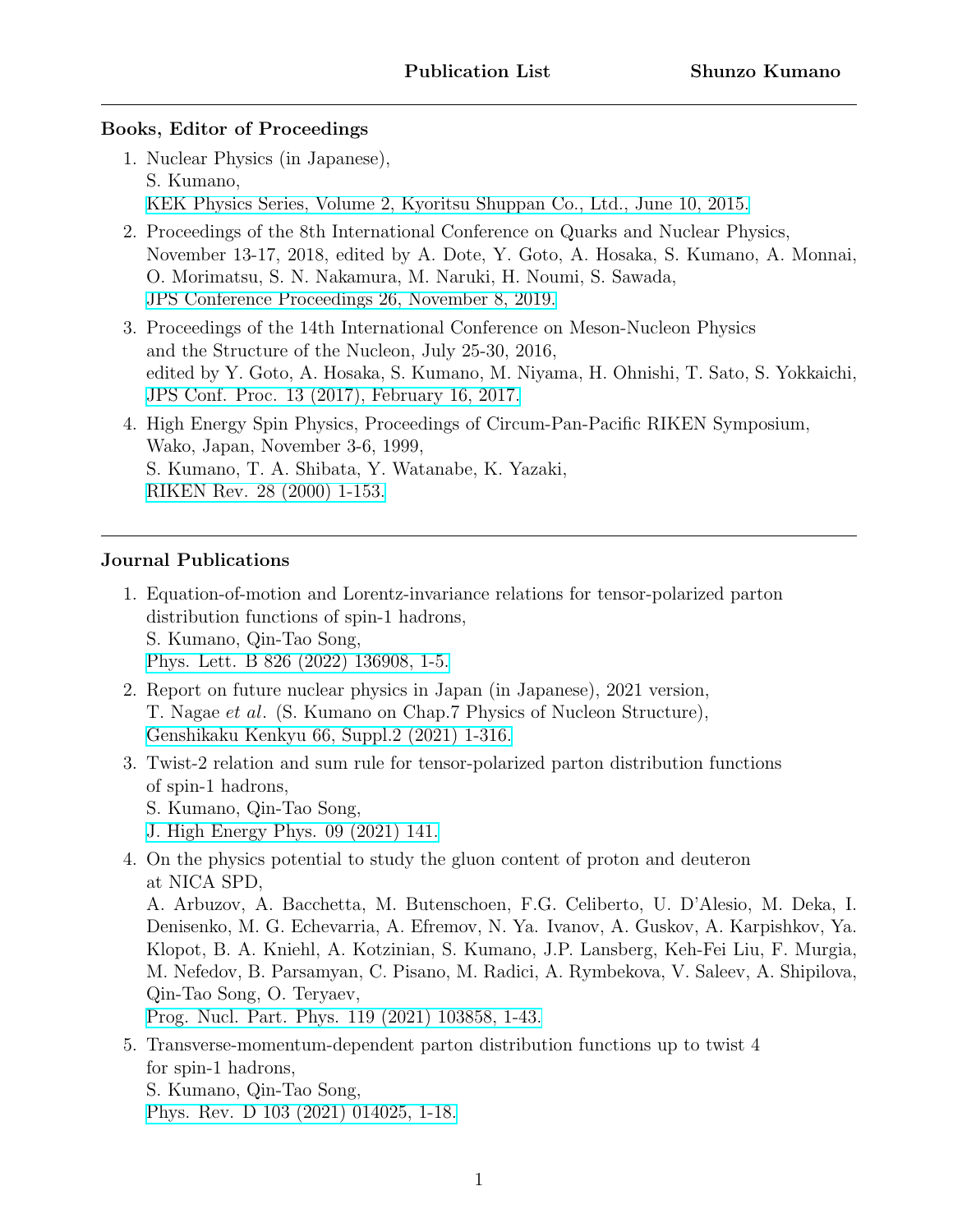- 6. Deuteron polarizations in proton-deuteron Drell-Yan process for finding gluon transversity, S. Kumano, Qin-Tao Song, [Phys. Rev. D 101 \(2020\) 094013, 1-8.](https://link.aps.org/doi/10.1103/PhysRevD.101.094013)
- 7. Gluon transversity in polarized proton-deuteron Drell-Yan process, S. Kumano, Qin-Tao Song, [Phys. Rev. D 101 \(2020\) 054011, 1-22.](https://journals.aps.org/prd/abstract/10.1103/PhysRevD.101.054011)
- 8. Gravitational form factors of hadrons (in Japanese), S. Kumano, [Genshikaku Kenkyu, Vol.64, No.2 \(2019\) 76-89.](http://www.genshikaku.jp/backnumber.php?vol=64&issue=01)
- 9. Hadron tomography by generalized distribution amplitudes in pion-pair production process  $\gamma^* \gamma \to \pi^0 \pi^0$  and gravitational form factors for pion, S. Kumano, Qin-Tao Song, O. V. Teryaev, [Phys. Rev. D 97 \(2018\) 014020, 1-28.](https://journals.aps.org/prd/abstract/10.1103/PhysRevD.97.014020)
- 10. Tensor-polarized structure function  $b_1$  in standard convolution description of deuteron, W. Cosyn, Yu-Bing Dong, S. Kumano, M. Sargsian, [Phys. Rev. D 95 \(2017\) 074036, 1-13.](https://journals.aps.org/prd/abstract/10.1103/PhysRevD.95.074036)
- 11. Towards a unified model of neutrino-nucleus reactions for neutrino oscillation experiments, S. X. Nakamura, H. Kamano, Y. Hayato, M. Hirai, W. Horiuchi, S. Kumano, T. Murata, K. Saito, M. Sakuda, T. Sato, Y. Suzuki, [Rept. Prog. Phys. 80 \(2017\) 056301, 1-38.](http://iopscience.iop.org/article/10.1088/1361-6633/aa5e6c/meta)
- 12. First Monte Carlo analysis of fragmentation functions from single-inclusive *e* +*e <sup>−</sup>* annihilation, N. Sato, J. J. Ethier, W. Melnitchouk, M. Hirai, S. Kumano, A. Accardi, [Phys. Rev. D 94 \(2016\) 114004, 1-21.](https://journals.aps.org/prd/abstract/10.1103/PhysRevD.94.114004)
- 13. Impacts of B-factory measurements on determination of fragmentation functions from electron-positron annihilation data, M. Hirai, H. Kawamura, S. Kumano, K. Saito, [PTEP 2016 \(2016\) 113B04, 1-19.](https://academic.oup.com/ptep/article/2016/11/113B04/2624090)
- 14. Theoretical estimate on tensor-polarization asymmetry in proton-deuteron Drell-Yan process, S. Kumano, Qin-Tao Song, [Phys. Rev. D 94 \(2016\) 054022, 1-10.](https://journals.aps.org/prd/abstract/10.1103/PhysRevD.94.054022)
- 15. Accessing proton generalized parton distributions and pion distribution amplitudes with the exclusive pion-induced Drell-Yan process at J-PARC, T. Sawada, Wen-Chen Chang, S. Kumano, Jen-Chieh Peng, S. Sawada, K. Tanaka, [Phys. Rev. D 93 \(2016\) 114034, 1-17.](https://journals.aps.org/prd/abstract/10.1103/PhysRevD.93.114034)
- 16. Constituent-counting rule in photoproduction of hyperon resonances, Wen-Chen Chang, S. Kumano, T. Sekihara, [Phys. Rev. D 93 \(2016\) 034006, 1-7.](https://journals.aps.org/prd/abstract/10.1103/PhysRevD.93.034006)
- 17. Constraint on  $K\bar{K}$  compositeness of the  $a_0(980)$  and  $f_0(980)$  resonances from their mixing intensity, T. Sekihara, S. Kumano, [Phys. Rev. D 92 \(2015\) 034010, 1-15.](https://journals.aps.org/prd/abstract/10.1103/PhysRevD.92.034010)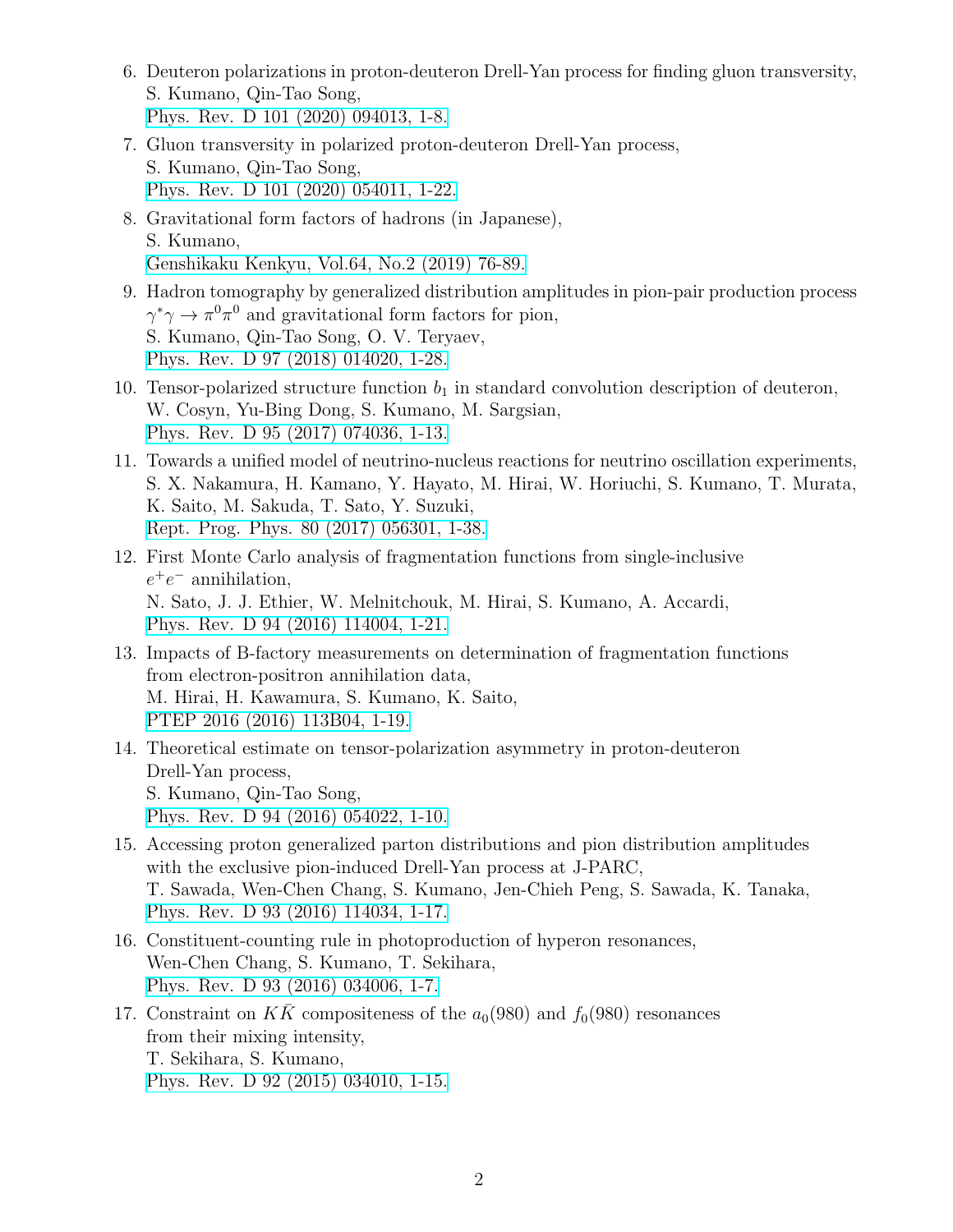- 18. The physics of the B factories, A. J. Bevan *et al*. (S. Kumano 47th author), [Eur. Phys. J. C 74 \(2014\) 3026, 1-928.](https://link.springer.com/article/10.1140%2Fepjc%2Fs10052-014-3026-9)
- 19. Tomography of exotic hadrons in high-energy exclusive processes, H. Kawamura, S. Kumano, [Phys. Rev. D 89 \(2014\) 054007, 1-13.](https://journals.aps.org/prd/abstract/10.1103/PhysRevD.89.054007)
- 20. Determination of compositeness of the  $\Lambda(1405)$  resonance from its radiative decay, T. Sekihara, S. Kumano, [Phys. Rev. C 89 \(2014\) 025202, 1-12.](https://journals.aps.org/prc/abstract/10.1103/PhysRevC.89.025202)
- 21. Report on future nuclear physics in Japan (in Japanese), N. Aoi *et al*. (S. Kumano on Sec.2.6 Nucleon Structure), [Genshikaku Kenkyu 57, Suppl.2 \(2013\) 1-312.](http://www.genshikaku.jp/backnumber.php?vol=57&issue=sp2)
- 22. Determination of exotic hadron structure by constituent-counting rule for hard exclusive processes, H. Kawamura, S. Kumano, T. Sekihara, [Phys. Rev. D 88 \(2013\) 034010, 1-12.](https://journals.aps.org/prd/abstract/10.1103/PhysRevD.88.034010)
- 23. Numerical solution of  $Q^2$  evolution equations for fragmentation functions, M. Hirai S. Kumano, [Comput. Phys. Commun. 183 \(2012\) 1002-1013.](https://www.sciencedirect.com/science/article/pii/S0010465511004103?via%3Dihub)
- 24. Test of CDF dijet anomaly within the standard model, H. Kawamura, S. Kumano, Y. Kurihara, [Phys. Rev. D 84 \(2011\) 114003, 1-11.](https://journals.aps.org/prd/abstract/10.1103/PhysRevD.84.114003)
- 25. Strong three-body decays of  $\Lambda_c(2940)^+$ , Yubing Dong, A. Faessler, T. Gutsche, S. Kumano, V. E. Lyubovitskij, [Phys.Rev. D 83 \(2011\) 094005, 1-6.](https://journals.aps.org/prd/abstract/10.1103/PhysRevD.83.094005)
- 26. Clustering aspects in nuclear structure functions, M. Hirai, S. Kumano, K. Saito, T. Watanabe, [Phys. Rev. C 83 \(2011\) 035202, 1-10.](https://journals.aps.org/prc/abstract/10.1103/PhysRevC.83.035202)
- 27. Radiative decay of  $\Lambda_c(2940)^+$  in a hadronic molecule picture, Yubing Dong, A. Faessler, T. Gutsche, S. Kumano, V. E. Lyubovitskij, [Phys. Rev. D 82 \(2010\) 034035, 1-6.](https://journals.aps.org/prd/abstract/10.1103/PhysRevD.82.034035)
- 28. Tensor-polarized quark and antiquark distribution functions in a spin-one hadron, S. Kumano, [Phys. Rev. D 82 \(2010\) 017501, 1-4.](https://journals.aps.org/prd/abstract/10.1103/PhysRevD.82.017501)
- 29. Using branching processes in nuclei to reveal dynamics of large-angle two-body scattering, S. Kumano, M. Strikman, [Phys. Lett. B 683 \(2010\) 259-263.](https://www.sciencedirect.com/science/article/pii/S0370269309014786?via%3Dihub)
- 30. Novel two-to-three hard hadronic processes and possible studies of generalized parton distributions at hadron facilities, S. Kumano, M. Strikman, K. Sudoh, [Phys. Rev. D 80 \(2009\) 074003, 1-19.](https://journals.aps.org/prd/abstract/10.1103/PhysRevD.80.074003)
- 31. Determination of gluon polarization from deep inelastic scattering and collider data, M. Hirai, S. Kumano, [Nucl. Phys. B 813 \(2009\) 106-122.](https://www.sciencedirect.com/science/article/pii/S0550321308007396?via%3Dihub)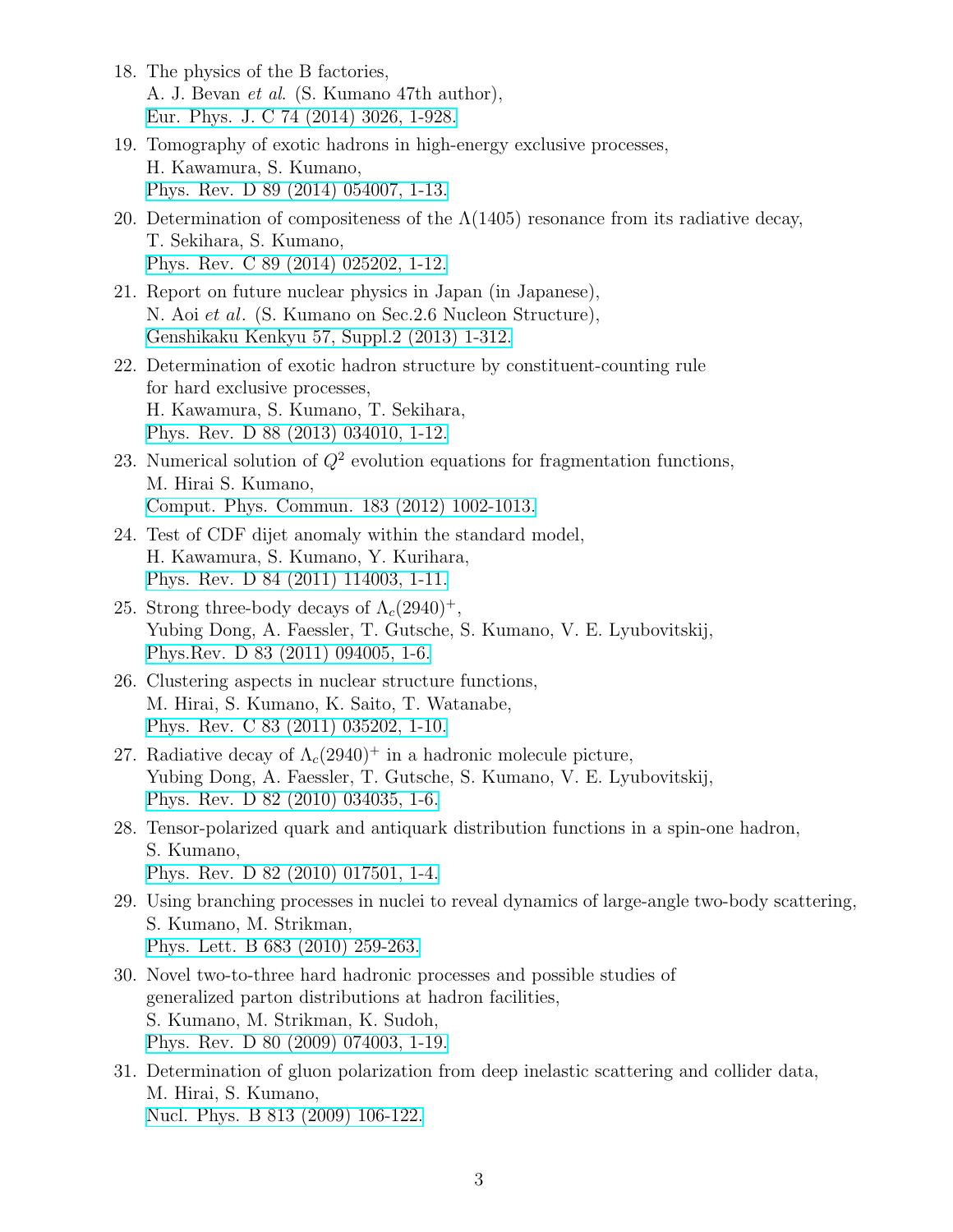- 32. High-energy hadron physics at J-PARC (in Japanese), S. Kumano, Genshikaku Kenkyu, 53 (2009) 74-84.
- 33. Projections of structure functions in a spin-one hadrons, T.-Y. Kimura, S. Kumano, [Phys. Rev. D 78 \(2008\) 117505, 1-4.](https://journals.aps.org/prd/abstract/10.1103/PhysRevD.78.117505)
- 34. Proposal for exotic-hadron search by fragmentation functions, M. Hirai, S. Kumano, M. Oka, K. Sudoh, [Phys. Rev. D 77 \(2008\) 017504, 1-4.](https://journals.aps.org/prd/abstract/10.1103/PhysRevD.77.017504)
- 35. Determination of nuclear parton distribution functions and their uncertainties in next-to-leading order, M. Hirai, S. Kumano, T.-H. Nagai, [Phys. Rev. C 76 \(2007\) 065207, 1-16.](https://journals.aps.org/prc/abstract/10.1103/PhysRevC.76.065207)
- 36. Determination of fragmentation functions and their uncertainties, M. Hirai, S. Kumano, T.-H. Nagai, K. Sudoh, [Phys. Rev. D 75 \(2007\) 094009, 1-17.](https://journals.aps.org/prd/abstract/10.1103/PhysRevD.75.094009)
- 37. Determination of polarized parton distribution functions with recent data on polarization asymmetries, M. Hirai, S. Kumano, N. Saito, [Phys. Rev. D 74 \(2006\) 014015, 1-11.](https://journals.aps.org/prd/abstract/10.1103/PhysRevD.74.014015)
- 38. Nuclear modification difference between  $u_v$  and  $d_v$  distributions and its relation to NuTeV  $\sin^2 \theta_W$  anomaly, M. Hirai, S. Kumano, T.-H. Nagai, [Phys. Rev. D 71 \(2005\) 113007, 1-6.](https://journals.aps.org/prd/abstract/10.1103/PhysRevD.71.113007)
- 39. Comparison of numerical solutions for *Q*<sup>2</sup> evolution equations, S. Kumano, T.-H. Nagai, [J. Comput. Phys. 201 \(2004\) 651-664.](https://www.sciencedirect.com/science/article/pii/S0021999104002591?via%3Dihub)
- 40. Nuclear parton distribution functions and their uncertainties, M. Hirai, S. Kumano, T.-H. Nagai, [Phys. Rev. C 70 \(2004\) 044905, 1-10.](https://journals.aps.org/prc/abstract/10.1103/PhysRevC.70.044905)
- 41. Determination of polarized parton distribution functions and their uncertainties, M. Hirai, S. Kumano, N. Saito, [Phys. Rev. D 69 \(2004\) 054021, 1-10.](https://journals.aps.org/prd/abstract/10.1103/PhysRevD.69.054021)
- 42. Nuclear modification of transverse-longitudinal structure function ratio, M. Ericson, S. Kumano, [Phys. Rev. C 67 \(2003\) 022201, 1-4.](https://journals.aps.org/prc/abstract/10.1103/PhysRevC.67.022201)
- 43. Modified Paschos-Wolfenstein relation and extraction of weak mixing angle  $\sin^2 \theta_W$ , S. Kumano, [Phys. Rev. D 66 \(2002\) 111301, 1-5.](https://journals.aps.org/prd/abstract/10.1103/PhysRevD.66.111301)
- 44. Polarized light anti-quark distributions in a meson cloud model, S. Kumano, M. Miyama, [Phys. Rev. D 65 \(2002\) 034012, 1-14.](https://journals.aps.org/prd/abstract/10.1103/PhysRevD.65.034012)
- 45. Determination of nuclear parton distributions, M. Hirai, S. Kumano, M. Miyama, [Phys. Rev. D 64 \(2001\) 034003, 1-15.](https://journals.aps.org/prd/abstract/10.1103/PhysRevD.64.034003)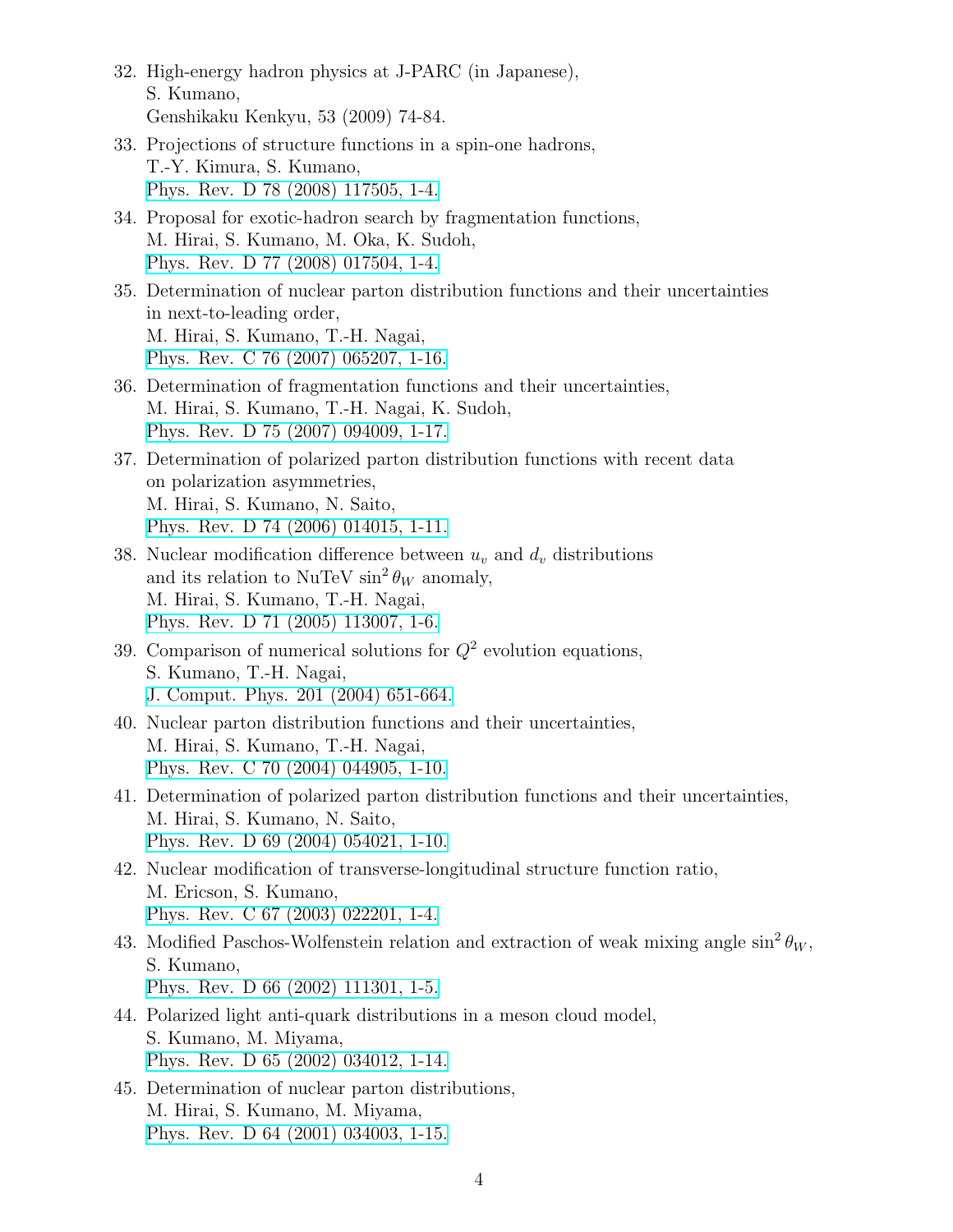- 46. Polarized parton distribution functions in the nucleon, Y. Goto, N. Hayashi, M. Hirai, H. Horikawa, S. Kumano, M. Miyama, T. Morii, N. Saito, T.-A. Shibata, E. Taniguchi, T. Yamanishi (Asymmetry Analysis Collaboration), [Phys. Rev. D 62 \(2000\) 034017, 1-18.](https://journals.aps.org/prd/abstract/10.1103/PhysRevD.62.034017)
- 47. Proton-deuteron asymmetry in Drell-Yan processes and polarized light anti-quark distributions, S. Kumano, M. Miyama, [Phys. Lett. B 479 \(2000\) 149-155.](https://www.sciencedirect.com/science/article/pii/S0370269300003087?via%3Dihub)
- 48. Structure functions in the polarized Drell-Yan processes with spin 1/2 and spin 1 hadrons: II. Parton model, S. Hino, S. Kumano, [Phys. Rev. D 60 \(1999\) 054018, 1-12.](https://journals.aps.org/prd/abstract/10.1103/PhysRevD.60.054018)
- 49. Structure functions in the polarized Drell-Yan processes with spin 1/2 and spin 1 hadrons: I. General formalism, S. Hino, S. Kumano, [Phys. Rev. D 59 \(1999\) 094026, 1-16.](https://journals.aps.org/prd/abstract/10.1103/PhysRevD.59.094026)
- 50. Numerical solution of  $Q^2$  evolution equation for the transversity distribution  $\Delta T q$ , M. Hirai, S. Kumano, M. Miyama, [Comput. Phys. Commun. 111 \(1998\) 150-166.](https://www.sciencedirect.com/science/article/pii/S0010465598000289?via%3Dihub)
- 51. Numerical solution of *Q*<sup>2</sup> evolution equations for polarized structure functions, M. Hirai, S. Kumano, M. Miyama, [Comput. Phys. Commun. 108 \(1998\) 38-55.](https://www.sciencedirect.com/science/article/pii/S001046559700129X?via%3Dihub)
- 52. Flavor asymmetry of anti-quark distributions in the nucleon, S. Kumano, [Phys. Rept. 303 \(1998\) 183-257.](https://www.sciencedirect.com/science/article/pii/S0370157398000167?via%3Dihub)
- 53. Two-loop anomalous dimensions for the structure function  $h_1$ , S. Kumano, M. Miyama, [Phys. Rev. D56 \(1997\) R2504-R2508.](https://journals.aps.org/prd/abstract/10.1103/PhysRevD.56.R2504)
- 54. Nuclear dependence of  $Q^2$  evolution in the structure function  $F_2$ , S. Kumano, M. Miyama, [Phys. Lett. B378 \(1996\) 267-271.](https://www.sciencedirect.com/science/article/pii/0370269396004297?via%3Dihub)
- 55. Numerical solution of  $Q^2$  evolution equations in a brute force method, M. Miyama, S. Kumano, [Comput. Phys. Commun. 94 \(1996\) 185-215.](https://www.sciencedirect.com/science/article/pii/0010465596000136?via%3Dihub)
- 56. Nuclear shadowing in the structure function  $F_3(x)$ , R. Kobayashi, S. Kumano, M. Miyama, [Phys. Lett. B 354 \(1995\) 465-469.](https://www.sciencedirect.com/science/article/pii/0370269395006407?via%3Dihub)
- 57. FORTRAN program for a numerical solution of the nonsinglet Altarelli-Parisi equation, R. Kobayashi, M. Konuma, S. Kumano, [Comput. Phys. Commun. 86 \(1995\) 264-278.](https://www.sciencedirect.com/science/article/pii/001046559400159Y?via%3Dihub)
- 58. SU(2)-flavor-symmetry breaking in nuclear anti-quark distributions, S. Kumano, [Phys. Lett. B 342 \(1995\) 339-344.](https://www.sciencedirect.com/science/article/pii/037026939401366K?via%3Dihub)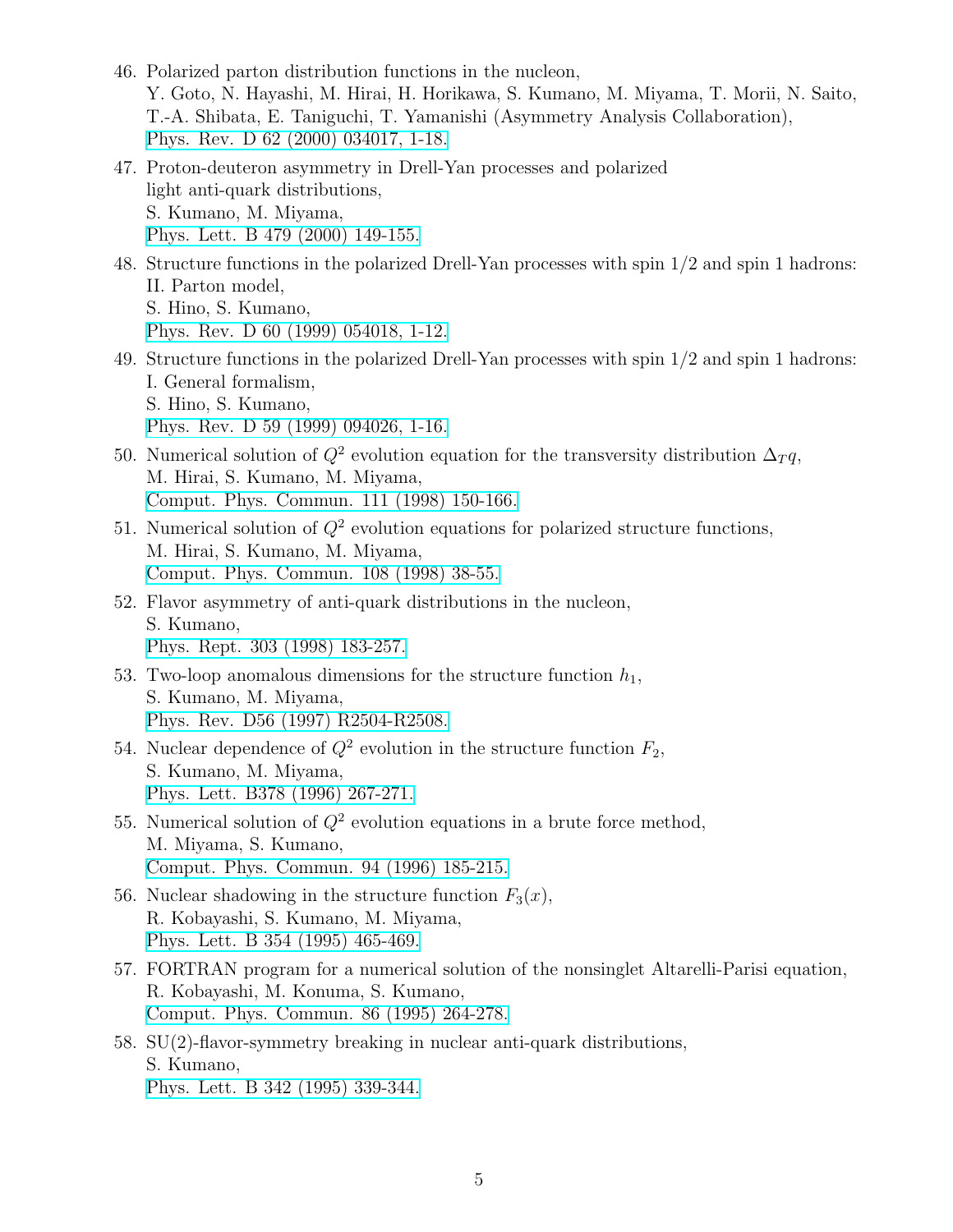- 59. Nuclear shadowing in a parton recombination model: *Q*<sup>2</sup> variation, S. Kumano, [Phys. Rev. C 50 \(1994\) 1247-1248.](https://journals.aps.org/prc/abstract/10.1103/PhysRevC.50.1247)
- 60. Nuclear shadowing in a parton recombination model, S. Kumano, [Phys. Rev. C 48 \(1993\) 2016-2028.](https://journals.aps.org/prc/abstract/10.1103/PhysRevC.48.2016)
- 61. Nuclear gluon distributions in a parton model, S. Kumano, [Phys. Lett. B 298 \(1993\) 171-175.](https://www.sciencedirect.com/science/article/pii/0370269393917253?via%3Dihub)
- 62. Scalar mesons in  $\phi$  radiative decay: Their implications for spectroscopy and for studies of CP violation at  $\phi$  factories, F. E. Close, N. Isgur, S. Kumano, [Nucl. Phys. B 389 \(1993\) 513-533.](https://www.sciencedirect.com/science/article/pii/055032139390329N?via%3Dihub)
- 63. A FORTRAN program for numerical solution of the Altarelli-Parisi equations by the Laguerre method, S. Kumano, J. T. Londergan, [Comput. Phys. Commun. 69 \(1992\) 373-396.](https://www.sciencedirect.com/science/article/pii/001046559290176Y?via%3Dihub)
- 64. Isolating the flavor symmetry breaking component of the nucleon sea from Drell-Yan asymmetries, S. Kumano, J. T. Londergan, [Phys. Rev. D 46 \(1992\) 457-460.](https://journals.aps.org/prd/abstract/10.1103/PhysRevD.46.457)
- 65. Origin of  $SU(2)$  flavor symmetry breaking in anti-quark distributions, S. Kumano, J. T. Londergan, [Phys. Rev. D 44 \(1991\) 717-724.](https://journals.aps.org/prd/abstract/10.1103/PhysRevD.44.717)
- 66. Effects of  $\pi NN$  form factor on pionic contributions to  $\bar{u}(x) \bar{d}(x)$  distribution in the nucleon, S. Kumano, [Phys. Rev. D 43 \(1991\) 3067-3070.](https://journals.aps.org/prd/abstract/10.1103/PhysRevD.43.3067)
- 67.  $\pi$ NN form factor for explaining sea quark distributions in the nucleon, S. Kumano, [Phys. Rev. D 43 \(1991\) 59-63.](https://journals.aps.org/prd/abstract/10.1103/PhysRevD.43.59)
- 68. Sum rule for the spin dependent structure function  $b_1(x)$  for spin one hadrons, F. E. Close, S. Kumano, [Phys. Rev. D 42 \(1990\) 2377-2379.](https://journals.aps.org/prd/abstract/10.1103/PhysRevD.42.2377)
- 69. Dependence of the European Muon Collaboration effect on nuclear structure, S. Kumano, F. E. Close, [Phys. Rev. C 41 \(1990\) 1855-1858.](https://journals.aps.org/prc/abstract/10.1103/PhysRevC.41.1855)
- 70. Nucleon structure with pion clouds in a flux-tube quark model, S. Kumano, [Phys. Rev. D 41 \(1990\) 195-202.](https://journals.aps.org/prd/abstract/10.1103/PhysRevD.41.195)
- 71.  $N(e, e' \gamma)$  and the N- $\Delta$  transition quadrupole moment, S. Kumano, [Nucl. Phys. A 495 \(1989\) 611-621.](https://www.sciencedirect.com/science/article/pii/0375947489903631?via%3Dihub)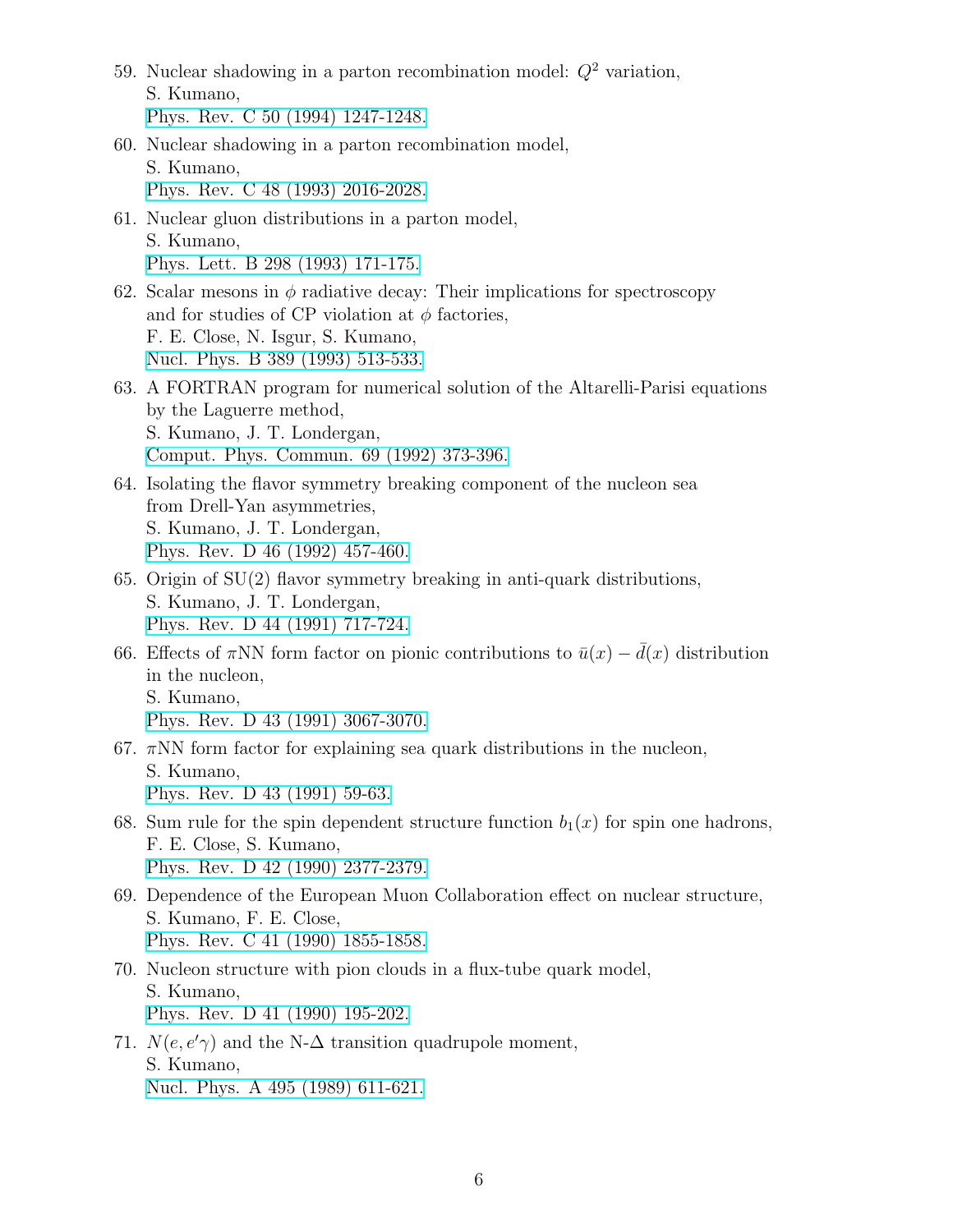- 72. Reply to: Comment on Pion nucleon bremsstrahlung and  $\Delta$  electromagnetic moments, L. Heller, S. Kumano, J. C. Martinez, E. J. Moniz, [Phys. Rev. C 40 \(1989\) 2430.](https://journals.aps.org/prc/abstract/10.1103/PhysRevC.40.2430)
- 73. Pionic contribution to the scalar and longitudinal N-∆ transition quadrupole form factors, S. Kumano, [Phys. Lett. B 214 \(1988\) 132-138.](https://www.sciencedirect.com/science/article/pii/0370269388904662?via%3Dihub)
- 74. Decay of mesons in flux-tube quark model, S. Kumano, V. R. Pandharipande, [Phys. Rev. D 38 \(1988\) 146-151.](https://journals.aps.org/prd/abstract/10.1103/PhysRevD.38.146)
- 75. y-scaling in a simple quark model, S. Kumano, E. J. Moniz, [Phys. Rev. C 37 \(1988\) 2088-2097.](https://journals.aps.org/prc/abstract/10.1103/PhysRevC.37.2088)
- 76. Oscillations of the polarized vacuum around a large Z 'nucleus', A. Iwazaki, S. Kumano, [Phys. Lett. B 212 \(1988\) 99-104.](https://www.sciencedirect.com/science/article/pii/0370269388912439?via%3Dihub)
- 77. Pion-nucleon bremsstrahlung and  $\Delta$  electromagnetic moments, L. Heller, S. Kumano, J. C. Martinez, E. J. Moniz, [Phys. Rev. C 35 \(1987\) 718-736.](https://journals.aps.org/prc/abstract/10.1103/PhysRevC.35.718)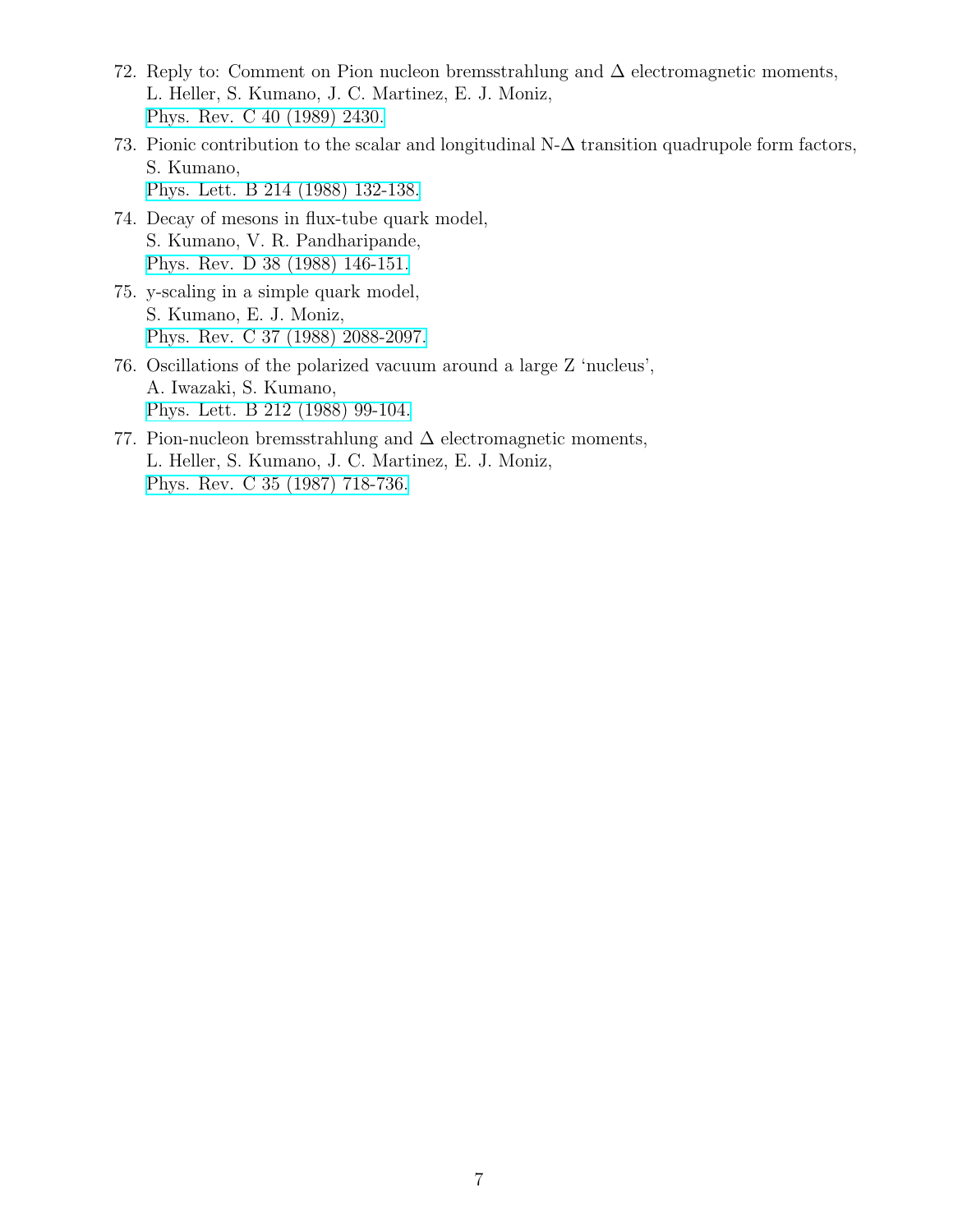# **Conference Proceedings**

1. J-PARC hadron physics and future possibilities on color transparency,

S. Kumano,

[Special Issue, The Future of Color Transparency, Hadronization and Short-Range Nucleon-](https://www.mdpi.com/2624-8174/4/2/37)[Nucleon Correlation Studies, Physics 2022, 4\(2\), 565-577,](https://www.mdpi.com/2624-8174/4/2/37) Proceedings of the Workshop on The Future of Color Transparency and Hadronization Studies at Jefferson Lab and Beyond, June 7-8, 2021, (Online) USA-eastern time (MSU/Orsay/FIU/Penn State).

2. Possible studies on generalized parton distributions and gravitational form factors in neutrino reactions,

S. Kumano, R. Petti,

[PoS \(NuFact2021\) 092, 1-7](https://pos.sissa.it/402/), Proceedings of the 22nd International Workshop on Neutrinos from Accelerators (NuFact2021), September 5-11, 2021, (Online/In person) Cagliari, Italy.

3. Useful relations and sum rules for PDFs and multiparton distribution functions of spin-1 hadrons,

S. Kumano, Qin-Tao Song,

[arXiv:2201.06557,](https://arxiv.org/abs/2201.06557) Proceedings of the 24th International Spin Symposium (Spin2021), (In person/Online) Matsue, Japan, October 18-22, 2021.

- 4. TMDs for spin-1 hadrons, S. Kumano, Qin-Tao Song, [arXiv:2201.05397,](https://arxiv.org/abs/2201.05397) Proceedings of the 24th International Spin Symposium (Spin2021), (In person/Online) Matsue, Japan, October 18-22, 2021.
- 5. Gluon transversity and TMDs for spin-1 hadrons, S. Kumano, Qin-Tao Song, [arXiv:2201.04875,](https://arxiv.org/abs/2201.04875) Proceedings of the 19th International Conference on Hadron Spectroscopy and Structure (Haron2021), (Online) Mexico City, Mexico, July 26-31, 2021.
- 6. Transverse-momentum-dependent parton distribution functions for spin-1 hadrons, S. Kumano, Qin-Tao Song, [arXiv:2108.01381,](https://arxiv.org/abs/2108.01381) SciPost Physics Proceedings in press, 28th International workshop on Deep-Inelastic Scattering and Related Subjects (DIS2021), (Online) Stony Brook, New York, USA, April 12-16, 2021.
- 7. Possible studies of gluon transversity in the spin-1 deuteron at hadron-accelerator facilities, S. Kumano, Qin-Tao Song, [arXiv:2107.13676,](https://arxiv.org/abs/2107.13676) SciPost Physics Proceedings in press, 28th International workshop on Deep-Inelastic Scattering and Related Subjects (DIS2021), (Online) Stony Brook, New York, USA, April 12-16, 2021.
- 8. Conference summary of QNP2018, S. Kumano, [JPS Conference Proceedings 26 \(2019\) 011019, 1-10](https://journals.jps.jp/doi/abs/10.7566/JPSCP.26.011019), Proceedings of Eighth International Conference on Quarks and Nuclear Physics (QNP2018), Tsukuba, Japan, November 13-17, 2018.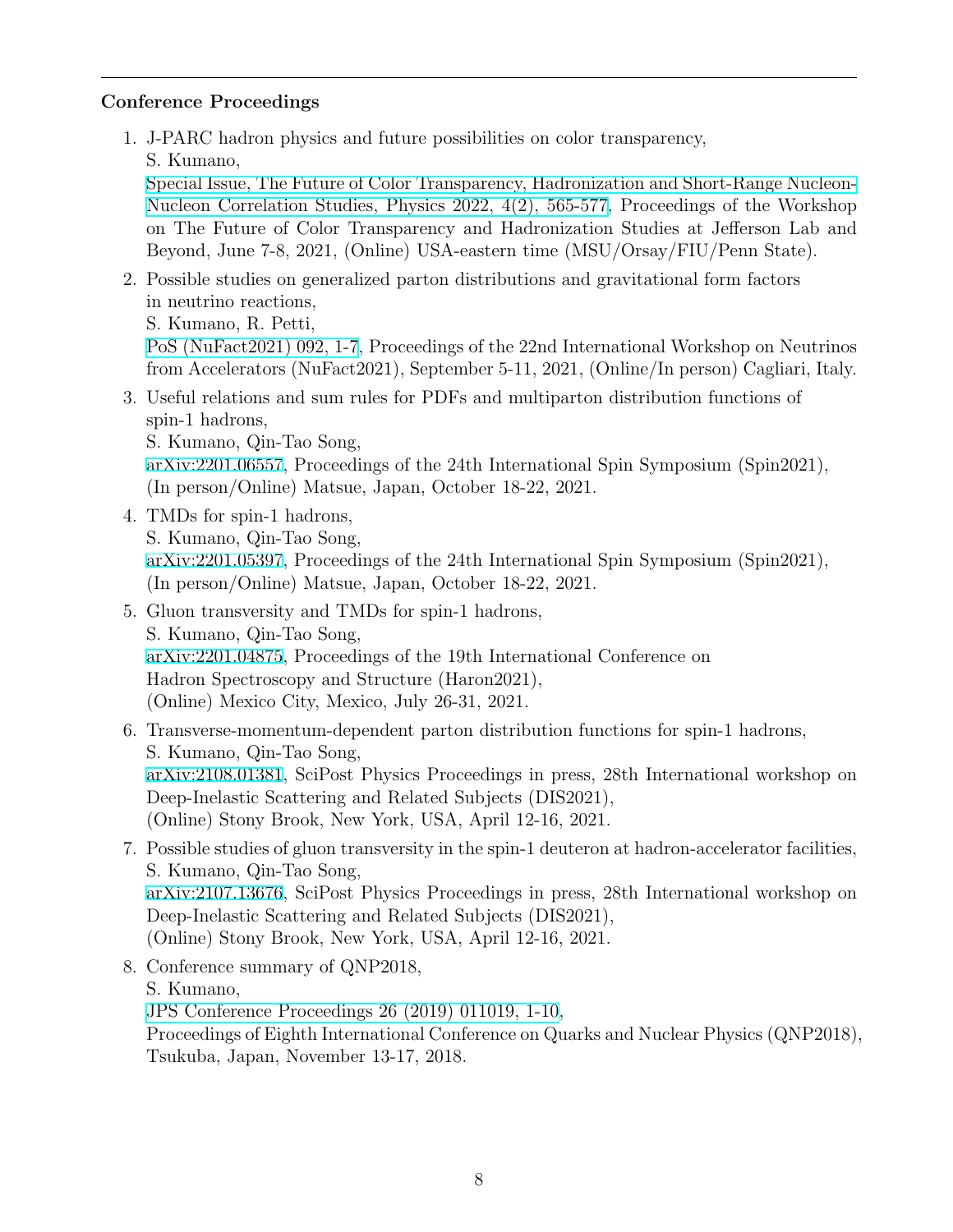- 9. Theoretical predictions on polarization asymmetry for Drell-Yan process with spin-one deuteron and tensor-polarized structure function  $b_1$ , S. Kumano, Qin-Tao Song, [PoS \(SPIN2018\) 139, 1-6,](https://pos.sissa.it/346/139) Proceedings of 23rd International Spin Physics Symposium (SPIN2018), Ferrara, Italy, September 10-14, 2018.
- 10. Hadron tomography in meson-pair production and gravitational form factors, S. Kumano, Qin-Tao Song, O. V. Teryaev, [PoS \(SPIN2018\) 074, 1-6,](https://pos.sissa.it/346/074) Proceedings of 23rd International Spin Physics Symposium (SPIN2018), Ferrara, Italy, September 10-14, 2018.
- 11. High-energy neutrino-nucleus interactions, S. Kumano, [EPJ Web of Conf. 208 \(2019\) 07003, 1-6,](https://www.epj-conferences.org/articles/epjconf/abs/2019/13/epjconf_isvhecri2018_07003/epjconf_isvhecri2018_07003.html) Proceedings of 20th International Symposium on Very High Energy Cosmic Ray Interactions, Nagoya, Japan, May 21-25, 2018.
- 12. Theoretical perspective for the future experiments on parton densities, S. Kumano, [PoS \(DIS2018\) 316, 1-15](https://pos.sissa.it/316), Plenary talk at the XXVI International Workshop on Deep Inelastic Scattering and Related Subjects, Kobe, Japan, April 16-20, 2018.
- 13. Hadron tomography and its application to gravitational radii of hadrons, S. Kumano, Qin-Tao Song, O. V. Teryaev, [Few Body Syst. 59 \(2018\) 102, 1-7.](https://link.springer.com/article/10.1007%2Fs00601-018-1424-5) (In the following, conference names are not written.)
- 14. Tomography and gravitational radii for hadrons by three-dimensional structure functions, S. Kumano, Qin-Tao Song, O. V. Teryaev, [EPJ Web Conf. 181 \(2018\) 01025, 1-10.](https://www.epj-conferences.org/articles/epjconf/abs/2018/16/epjconf_exa2017_01025/epjconf_exa2017_01025.html)
- 15. Standard convolution description of deuteron tensor spin structure, W. Cosyn, Yu-Bing Dong, S. Kumano, M. Sargsian, [PoS DIS2017 \(2018\) 113, 1-6.](https://pos.sissa.it/297/113)
- 16. 3D structure of hadrons by generalized distribution amplitudes and gravitational form factors, S. Kumano, Qin-Tao Song, O. V. Teryaev, [PoS DIS2017 \(2018\) 244, 1-6.](https://pos.sissa.it/297/244)
- 17. Hadron tomography studies by generalized parton distributions and distribution amplitudes, S. Kumano, [EPJ Web Conf. 141 \(2017\) 06002, 1-8.](https://www.epj-conferences.org/articles/epjconf/abs/2017/10/epjconf_ismd2017_06002/epjconf_ismd2017_06002.html)
- 18. Exotic-hadron signature by constituent-counting rule in perturbative QCD, Wen-Chen Chang, H. Kawamura, S. Kumano, T. Sekihara, [JPS Conf. Proc. 13 \(2017\) 020047, 1-6.](https://journals.jps.jp/doi/10.7566/JPSCP.13.020047)
- 19. Estimate on spin asymmetry for Drell-Yan process at Fermilab with tensor-polarized deuteron, S. Kumano, Qin-Tao Song, [JPS Conf. Proc. 13 \(2017\) 020048, 1-4.](https://journals.jps.jp/doi/10.7566/JPSCP.13.020048)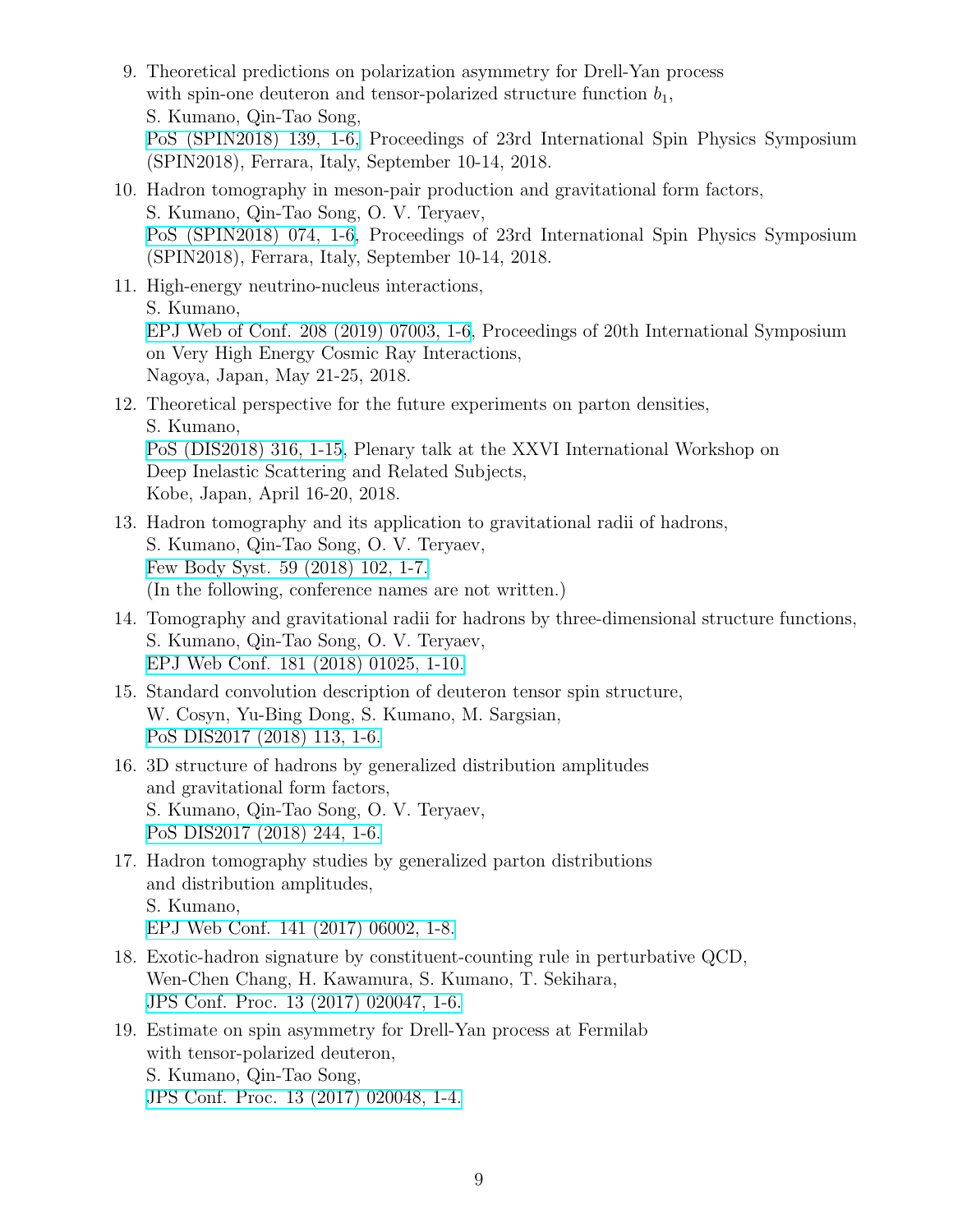- 20. Nuclear effects in deep inelastic scattering and transition region, S. Kumano, [JPS Conf. Proc. 12 \(2016\) 010004, 1-8.](https://journals.jps.jp/doi/10.7566/JPSCP.12.010004)
- 21. Progress on nuclear modifications of structure functions, S. Kumano, [EPJ Web Conf. 112 \(2016\) 03003, 1-6.](https://www.epj-conferences.org/articles/epjconf/abs/2016/07/epjconf_poetic2016_03003/epjconf_poetic2016_03003.html)
- 22. Spin physics at J-PARC, S. Kumano, [Int. J. Mod. Phys. Conf. Ser. 40 \(2016\) 1660009, 1-11.](https://www.worldscientific.com/doi/abs/10.1142/S2010194516600090)
- 23. Determining compositeness of hadronic resonances: the  $\Lambda(1405)$  radiative decay and the  $a_0(980)$ - $f_0(980)$  mixing, T. Sekihara, S. Kumano, [JPS Conf. Proc. 8 \(2015\) 022006, 1-6.](https://journals.jps.jp/doi/10.7566/JPSCP.8.022006)
- 24. Internal structure of exotic hadrons by high-energy exclusive reactions, H. Kawamura, S. Kumano, T. Sekihara, [JPS Conf. Proc. 8 \(2015\) 022005, 1-6.](https://journals.jps.jp/doi/10.7566/JPSCP.8.022005)
- 25. Toward construction of the unified lepton-nucleus interaction model from a few hundred MeV to GeV region, S. X. Nakamura, Y. Hayato, M. Hirai, H. Kamano, S. Kumano, M. Sakuda, K. Saito, T. Sato, [AIP Conf. Proc. 1663 \(2015\) 120010, 1-4.](https://aip.scitation.org/doi/abs/10.1063/1.4919516)
- 26. Clustering structure of nuclei in deep inelastic processes, M. Hirai, S. Kumano, K. Saito, T. Watanabe, [J. Phys. Conf. Ser. 569 \(2014\) 012021, 1-5.](http://iopscience.iop.org/article/10.1088/1742-6596/569/1/012021/meta)
- 27. Tensor-polarized structure functions: Tensor structure of deuteron in 2020's, S. Kumano, [J. Phys. Conf. Ser. 543 \(2014\) 012001, 1-16.](http://iopscience.iop.org/article/10.1088/1742-6596/543/1/012001/meta)
- 28. Studies of exotic hadrons by high-energy exclusive reactions, H. Kawamura, S. Kumano, T. Sekihara, [JPS Conf. Proc. 1 \(2014\) 013043, 1-4.](https://journals.jps.jp/doi/10.7566/JPSCP.1.013043)
- 29. Exotic hadron production in hard exclusive reactions, H. Kawamura, S. Kumano, T. Sekihara, [PoS Hadron2013 \(2013\) 094, 1-5.](https://pos.sissa.it/205/094)
- 30. Report of German-Japanese Workshop on Modern Trends in Quantum Chromodynamics (in Japanese), T. Uematsu, H. Kawamura, S. Kumano, [BUTSURI, 67, No.3 \(2012\) 201-202.](https://www.jstage.jst.go.jp/article/pesj/60/1/60_KJ00007943592/_article/-char/ja/)
- 31. Selected topics on parton distribution functions, M. Hirai, H. Kawamura, S. Kumano, K. Saito, [AIP Conf. Proc. 1418 \(2011\) 154-161.](https://aip.scitation.org/doi/abs/10.1063/1.3667318)
- 32. Gluons and the quark sea at high energies: Distributions, polarization, tomography, D. Boer *et al*. (S. Kumano 50th author), [arXiv:1108.1713 \[nucl-th\] \(2011\) 1-551.](https://arxiv.org/abs/1108.1713)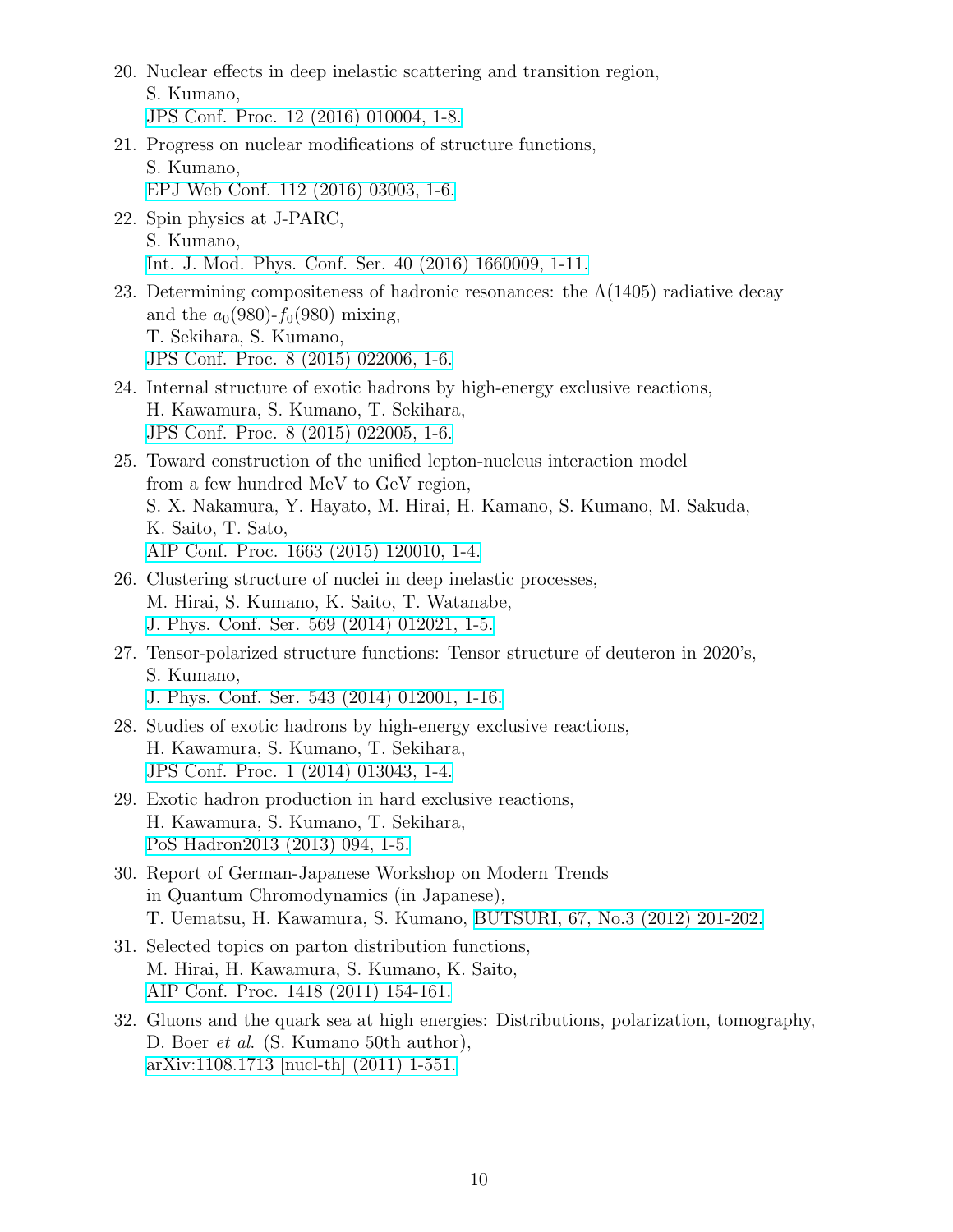- 33. Clustering effects for explaining an anomalous JLab result on the <sup>9</sup>Be structure function, M. Hirai, S. Kumano, K. Saito, T. Watanabe, [AIP Conf. Proc. 1388 \(2011\) 427-430.](https://aip.scitation.org/doi/abs/10.1063/1.3647423)
- 34. Recent progress on nuclear parton distribution functions, M. Hirai, S. Kumano, K. Saito, [AIP Conf. Proc. 1369 \(2011\) 88-97.](https://aip.scitation.org/doi/abs/10.1063/1.3631523)
- 35. Plans for hadronic structure studies at J-PARC, S. Kumano, [J. Phys. Conf. Ser. 312 \(2011\) 032005, 1-10.](http://iopscience.iop.org/article/10.1088/1742-6596/312/3/032005/meta)
- 36. Determination of fragmentation functions and their application to exotic-hadron search, M. Hirai, S. Kumano, [Prog. Theor. Phys. Suppl. 186 \(2010\) 244-252.](https://academic.oup.com/ptps/article/doi/10.1143/PTPS.186.244/1874567)
- 37. Nuclear effects in neutrino-nucleus DIS, M. Hirai, S. Kumano, K. Saito, [AIP Conf. Proc. 1189 \(2009\) 269-275.](https://aip.scitation.org/doi/abs/10.1063/1.3274169)
- 38. High-energy hadron physics at J-PARC, S. Kumano, [AIP Conf. Proc. 1056 \(2008\) 444-451.](https://aip.scitation.org/doi/abs/10.1063/1.3013077)
- 39. Parton fragmentation in the vacuum and in the medium, S. Albino *et al*. (S. Kumano 18th author), [arXiv:0804.2021 \(2008\) 1-43.](https://arxiv.org/abs/0804.2021)
- 40. Determination of  $f_0(980)$  structure by fragmentation functions, M. Hirai, S. Kumano, M. Oka, K. Sudoh, [Mod. Phys. Lett. A 23 \(2008\) 2226-2229.](https://www.worldscientific.com/doi/abs/10.1142/S0217732308029071)
- 41. Global NLO analysis of nuclear parton distribution functions, M. Hirai, S. Kumano, T.-H. Nagai, [AIP Conf. Proc. 981 \(2008\) 265-267.](https://aip.scitation.org/doi/abs/10.1063/1.2898955)
- 42. Global analysis of hadron-production data in  $e^+e^-$  annihilation for determining fragmentation functions, M. Hirai, S. Kumano, T.-H. Nagai, M. Oka, K. Sudoh, Nucl. Phys. A 805 (2008) 134-136.
- 43. Global analysis for determining fragmentation functions and their uncertainties in light hadrons, M. Hirai, S. Kumano, T.-H. Nagai, K. Sudoh, pp. 295-298 in "2007 QCD and high energy hadronic interactions", [edited by E. Auge, B. Pietrzyk, and J. Tran Thanh Van, Gioi Publishers, Vietnam \(2007\).](http://inspirehep.net/record/1217633)
- 44. Constraint on  $\Delta g(x)$  from  $\pi^0$  production at RHIC, M. Hirai, S. Kumano, N. Saito, [AIP Conf. Proc. 915 \(2007\) 412-415.](https://aip.scitation.org/doi/abs/10.1063/1.2750809)
- 45. Determination of fragmentation functions and their uncertainties from  $e^+ + e^- \rightarrow h + X$  data, M. Hirai, S. Kumano, T.-H. Nagai, K. Sudoh, [AIP Conf. Proc. 915 \(2007\) 749-752.](https://aip.scitation.org/doi/abs/10.1063/1.2750887)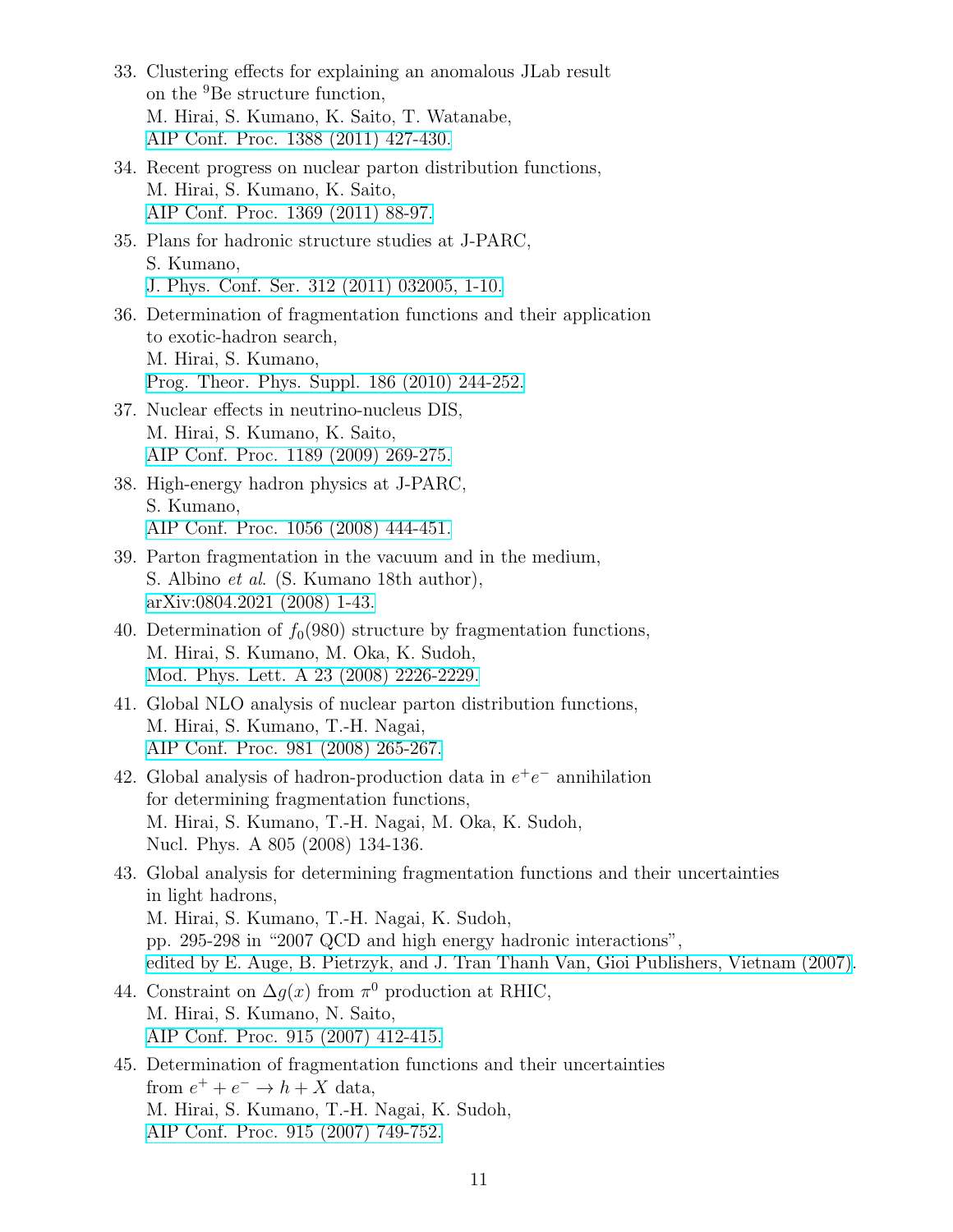- 46. Hadron physics at J-PARC, S. Kumano, [Nucl. Phys. A 782 \(2007\) 442-449.](https://www.sciencedirect.com/science/article/pii/S0375947406006580?via%3Dihub)
- 47. Constraint on  $\Delta q(x)$  at large *x*, M. Hirai, S. Kumano, N. Saito, [pp.763-766, Proceedings of the 14th International Workshop](https://www.worldscientific.com/doi/abs/10.1142/9789812706706_0179) on Deep Inelastic Scattering, World Scientific (Jan. 2007), edited by M. Kuze, K. Nagano, and K. Tokushuku.
- 48. Progress on global analysis for determining parton distribution functions in nuclei, M. Hirai, S. Kumano, T.H. Nagai, [pp.161-164, Proceedings of the 14th International Workshop](https://www.worldscientific.com/doi/abs/10.1142/9789812706706_0031) on Deep Inelastic Scattering, World Scientific (Jan. 2007), edited by M. Kuze, K. Nagano, and K. Tokushuku.
- 49. Global analysis of AAC for determining polarized parton distribution functions, M. Hirai, S. Kumano, N. Saito, [AIP Conf. Proc. 842 \(2006\) 366-368.](https://aip.scitation.org/doi/abs/10.1063/1.2220273)
- 50. A Possible nuclear effect on the NuTeV  $\sin^2 \theta_W$  anomaly, M. Hirai, S. Kumano, T.-H. Nagai, [AIP Conf. Proc. 842 \(2006\) 871-873.](https://aip.scitation.org/doi/abs/10.1063/1.2220407)
- 51. Nuclear modification of valence-quark distributions and its effects on NuTeV  $\sin^2 \theta_W$  anomaly, M. Hirai, S. Kumano, T.-H. Nagai, [Nucl. Phys. B Proc. Suppl. 149 \(2005\) 224-226.](https://www.sciencedirect.com/science/article/pii/S0920563205007644?via%3Dihub)
- 52. Nuclear corrections of parton distribution functions, M. Hirai, S. Kumano, T.-H. Nagai, [Nucl. Phys. B Proc. Suppl. 139 \(2005\) 21-26.](https://www.sciencedirect.com/science/article/pii/S0920563204007959?via%3Dihub)
- 53. AAC analysis of polarized parton distributions with uncertainties, M. Hirai, S. Kumano, N. Saito, [pp.1120-1123, Proceedings of the 12th International Workshop](http://inspirehep.net/search?ln=en&ln=en&p=773__w%3AC04-04-14+or+773__w%3AC04%2F04%2F14+and+980__a%3AConferencePaper+and+a+kumano+and+t+aac&of=hb&action_search=Search&sf=&so=d&rm=&rg=250&sc=0) [on Deep Inelastic Scattering, Strbske-Pleso](http://inspirehep.net/search?ln=en&ln=en&p=773__w%3AC04-04-14+or+773__w%3AC04%2F04%2F14+and+980__a%3AConferencePaper+and+a+kumano+and+t+aac&of=hb&action_search=Search&sf=&so=d&rm=&rg=250&sc=0), Slovakia, April 14-18, 2004, Institute of Experimental Physics SAS, Kosice (2004), edited by D. Bruncko, J. Ferencei, and P. Strizenec.
- 54. Nuclear parton distribution functions and their effects on  $\sin^2 \theta_W$  anomaly, M. Hirai, S. Kumano, T.-H. Nagai, [pp.323-326,Proceedings of the 12th International Workshop](http://inspirehep.net/search?ln=en&ln=en&p=773__w%3AC04-04-14+or+773__w%3AC04%2F04%2F14+and+980__a%3AConferencePaper+and+a+kumano+and+t+anomaly&of=hb&action_search=Search&sf=&so=d&rm=&rg=250&sc=0) [on Deep Inelastic Scattering, Strbske-Pleso](http://inspirehep.net/search?ln=en&ln=en&p=773__w%3AC04-04-14+or+773__w%3AC04%2F04%2F14+and+980__a%3AConferencePaper+and+a+kumano+and+t+anomaly&of=hb&action_search=Search&sf=&so=d&rm=&rg=250&sc=0), Slovakia, April 14-18, 2004, Institute of Experimental Physics SAS, Kosice (2004), edited by D. Bruncko, J. Ferencei, and P. Strizenec.
- 55. Neutrino scattering physics at superbeams and neutrino factories, S. Kumano, [AIP Conf. Proc. 721 \(2004\) 29-36.](https://aip.scitation.org/doi/abs/10.1063/1.1818374)
- 56. Analysis of *F*<sup>2</sup> and Drell-Yan data for nuclear parton distribution functions, S. Kumano,
	- [J. Phys. G 29 \(2003\) 1943-1946.](http://iopscience.iop.org/article/10.1088/0954-3899/29/8/376/meta)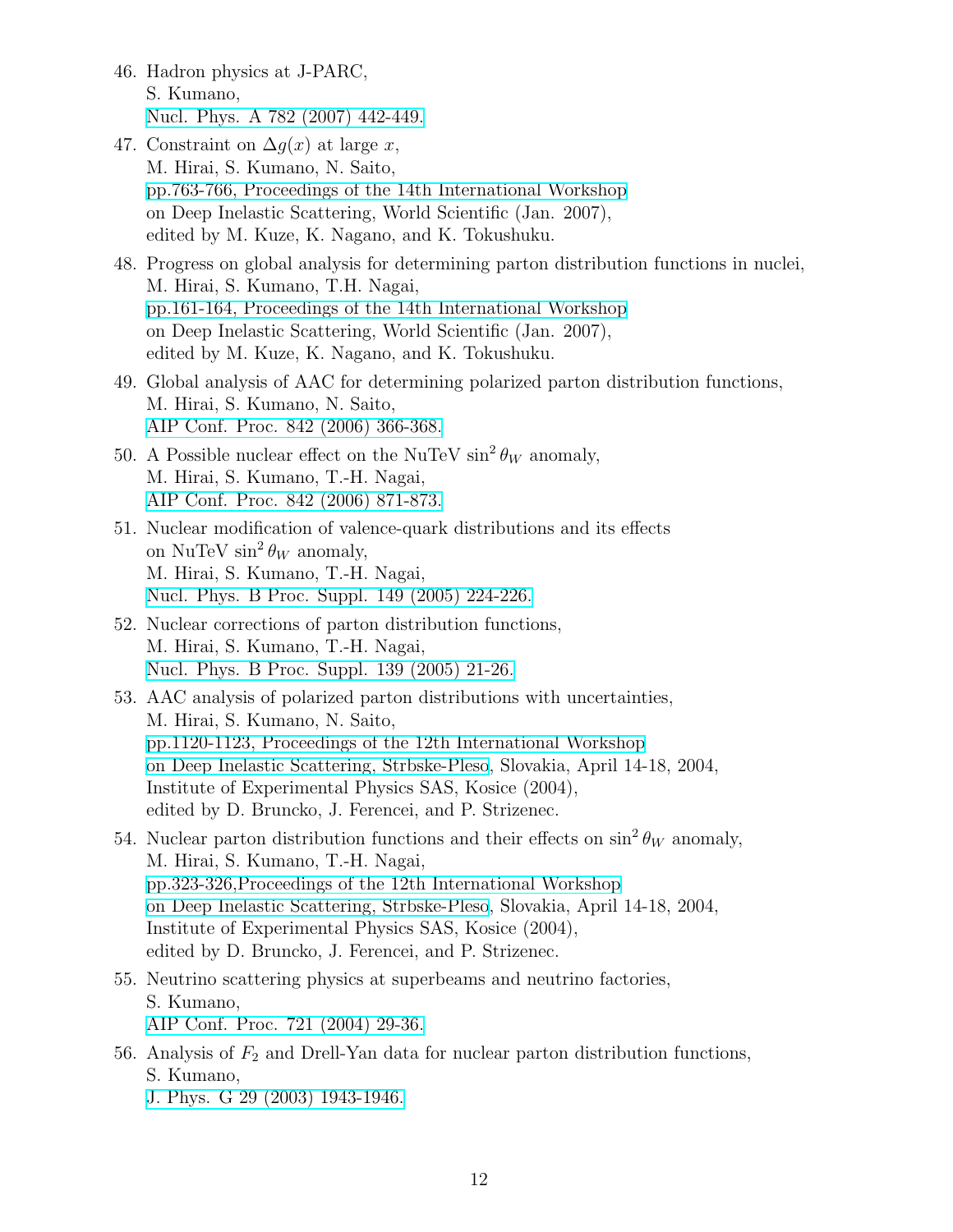- 57. Uncertainty of polarized parton distributions, M. Hirai, Y. Goto, T. Horiuchi, H. Kobayashi, S. Kumano, M. Miyama, N. Saito, T.-A. Shibata (Asymmetry Analysis Collaboration), [Int. J. Mod. Phys. A 18 \(2003\) 1203-1210.](https://www.worldscientific.com/doi/abs/10.1142/S0217751X03014526)
- 58. Summary of working group 3 at the neutrino-factory workshop NuFact02, A. L. Kataev, S. Kumano, [J. Phys. G 29 \(2003\) 1925-1934.](http://iopscience.iop.org/article/10.1088/0954-3899/29/8/374/meta)
- 59. A Model prediction for polarized anti-quark flavor asymmetry, S. Kumano, [Int. J. Mod. Phys. A 18 \(2003\) 1457-1460.](https://www.worldscientific.com/doi/abs/10.1142/S0217751X03014897)
- 60. Studies of parton distributions at a neutrino factory, S. Kumano, [Nucl. Instrum. Meth. A503 \(2003\) 273-275.](https://www.sciencedirect.com/science/article/pii/S0168900203006946?via%3Dihub)
- 61. Global analysis of nuclear DIS and Drell-Yan data, S. Kumano, pp.169-174, Proceedings of the RIKEN BNL Research Center Summer Program on Current and Future Directions at RHIC, edited by A. Deshpande, *et al.*, Vol.45 (2002).
- 62. Polarized light-antiquark flavor asymmetry, S. Kumano, pp.309-314, Proceedings of the RIKEN BNL Research Center Summer Program on Current and Future Directions at RHIC, edited by A. Deshpande, *et al.*, Vol.45 (2002).
- 63. Possible studies of parton distribution functions at JHF, S. Kumano, pp.73-82, [KEK Proceedings 2002-13 of the 2nd Theory Workshop on JHF Nuclear Physics,](http://inspirehep.net/record/606296) edited by Y. Akaishi, T. Hatsuda, and M. Oka (2002).

# 64. Structure functions of the nucleon and nuclei in neutrino reactions, S. Kumano, [Nucl. Phys. B Proc. Suppl. 112 \(2002\) 42-48.](https://www.sciencedirect.com/science/article/pii/S0920563202017607?via%3Dihub)

- 65. Parametrization of parton distribution functions in nuclei, S. Kumano, M. A. Nakamura, pp.247-254, [Proceedings of the International Symposium on Electromagnetic Interactions](http://inspirehep.net/record/607409) [in Nuclear and Hadron Physics,](http://inspirehep.net/record/607409) edited by M. Fujiwara, T. Shima, World Scientific (2002).
- 66. Determination of parton distribution functions in nuclei, S. Kumano, [pp.309-314, Proceedings of the Sixth Workshop on Non-Perturbative QCD,](https://www.worldscientific.com/doi/abs/10.1142/9789812778352_0042) edited by H. M. Fried, Y. Gabellini, B. Muller, World Scientific (2002).
- 67. Parton distribution functions in nuclei, M. Hirai, S. Kumano, M. Miyama, [Sci. Cult. Ser.-Phys. 21 \(2002\) 299-302.](https://www.worldscientific.com/doi/abs/10.1142/9789812778345_0024)
- 68. Flavor asymmetry of polarized antiquark distributions, S. Kumano, M. Miyama, [Sci. Cult. Ser.-Phys. 21 \(2002\) 604-607.](https://www.worldscientific.com/doi/abs/10.1142/9789812778345_0086)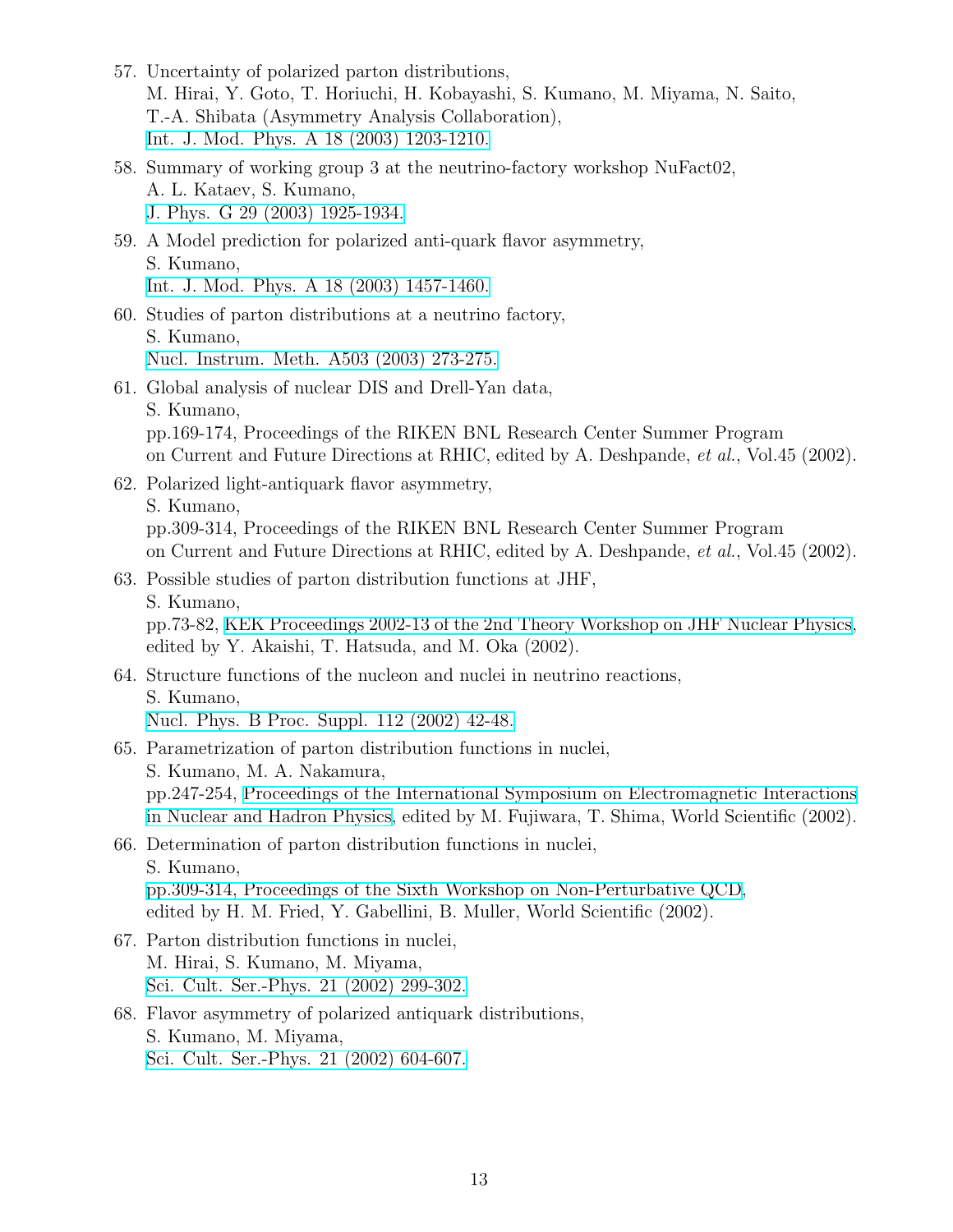- 69. Light-antiquark flavor asymmetry in polarized distributions, S. Kumano and M. Miyama, pp.185-195, Proceedings of the Topical Workshop on Transverse Spin Physics, edited by J. Blümlein, W.-D. Nowak, G. Schnell, DESY Zeuthen report 01-01 (2001). 70. Polarized structure functions of the deuteron, S. Kumano, [AIP Conf. Proc. 570 \(2001\) 397-401.](https://aip.scitation.org/doi/abs/10.1063/1.1384088) 71. Parametrization of nuclear parton distributions, M. Hirai, S. Kumano, M. Miyama, [Pramana 57 \(2001\) 445-458.](https://link.springer.com/article/10.1007%2Fs12043-001-0052-6) 72. *Q*<sup>2</sup> evolution of transversity distributions: applications, S. Kumano, pp.79-90, Proceedings of the RIKEN BNL Research Center Workshop on Future Transversity Measurements, edited by D. Boer and M. Perdekamp, Vol.29 (2000). 73. Parametrization of polarized parton distributions, S. Kumano, pp.371-374, [Proceedings of the XXXVth Rencontres de Moriond](http://inspirehep.net/record/858680) ["QCD High Energy Hadronic Interactions",](http://inspirehep.net/record/858680) edited by J. Tran Thanh Van, The Gioi publishers (2000). 74. Flavor asymmetry in polarized proton-deuteron Drell-Yan process, S. Kumano, [pp.243-248, Proceedings of the the RCNP-TMU Symposium on](https://www.worldscientific.com/doi/abs/10.1142/9789812792297_0029) [Spins in Nuclear and Hadronic Reactions,](https://www.worldscientific.com/doi/abs/10.1142/9789812792297_0029) edited by H. Yabu, T. Suzuki and H. Toki, World Scientific, Singapore (2000). 75. Polarized proton deuteron Drell-Yan processes and parton distributions, S. Hino, S. Kumano, [Nucl. Phys. A670 \(2000\) 80-83.](https://www.sciencedirect.com/science/article/pii/S0375947400000749?via%3Dihub) 76. Possible studies of parton distributions at JHF: Polarized PD Drell-Yan process, S. Kumano, pp. 69-74, [arXiv:hep-ph/0001053,](https://arxiv.org/abs/hep-ph/0001053) [KEK Proceedings 2000-19 of the Workshop on](http://inspirehep.net/record/543678) [Di-lepton Experiments at 50-GeV PS,](http://inspirehep.net/record/543678) edited by J. Chiba, S. Sawada (2000). 77. AAC polarized parton distributions, S. Kumano, pp.90-95, Proceedings of the RIKEN BNL Research Center Joint Workshops on Predictions and Uncertainties for RHIC Spin Physics and "Event Generators for RHIC Spin Physics III", edited by J. Qiu, N. Saito, A. Schäfer, W. Vogelsang, Vol.27 (2000). 78. Flavor asymmetry of polarized parton distributions in Drell-Yan processes, S. Kumano, pp.108-114, Proceedings of the RIKEN BNL Research Center Workshop on RHIC Spin, edited by L. Bland *et al*., Vol. 25 (1999). 79. Polarized parton distribution functions from the *A*<sup>1</sup> asymmetry data, Y. Goto, N. Hayashi, M. Hirai, H. Horikawa, S. Kumano, M. Miyama, T. Morii, N. Saito,
	- T. A. Shibata, E. Taniguchi, T. Yamanishi,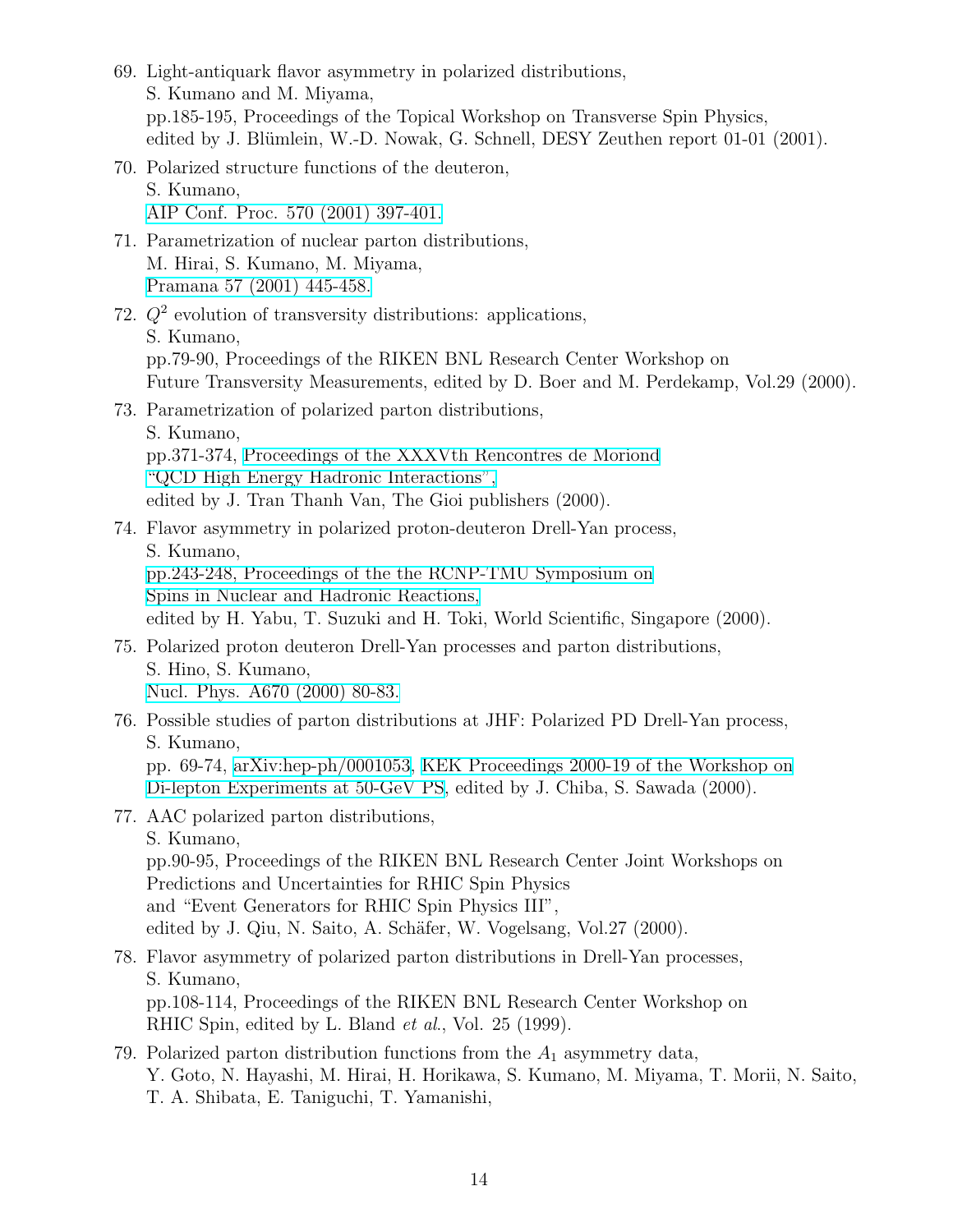p.320-323, [Proceedings of the Workshop on Polarized Protons at High-Energies - Acceler](http://inspirehep.net/record/511716)[ator Challenges and Physics Opportunities](http://inspirehep.net/record/511716) (DESY-PROC-1999-03), edited by A. De Roeck, D. Barber, G. Radel (1999).

- 80. Unpolarized and polarized parton distributions in nuclei, S. Kumano, pp.103-108, Proceedings of the RIKEN BNL Research Center Workshop on Hard Parton Physics in High Energy Nuclear Collisions, edited by J. Carroll, C. Gale, M. Tannenbaum, and R. Venugopalan, Vol. 17 (1999).
- 81. Parton-distribution studies in the medium and large *x* regions, S. Kumano, pp.129-143, KEK Proceedings 99-5 of the JHF K-Arena Workshop, edited by S. Sawada (1999).
- 82. Structure functions in polarized proton deuteron Drell-Yan processes, S. Kumano, [Nucl. Phys. B Proc. Suppl. 79 \(1999\) 629-631.](https://www.sciencedirect.com/science/article/pii/S092056329900804X?via%3Dihub)
- 83. Transversity distributions and spin asymmetries, S. Hino, M. Hirai, S. Kumano, M. Miyama, [arXiv:hep-ph/9810444,](https://arxiv.org/abs/hep-ph/9810444) pp.328-330, [Proceedings of the 13th International Symposium](http://inspirehep.net/record/513804) [on High Energy Spin Physics](http://inspirehep.net/record/513804), Protvino, Russia, Sept. 8-12, 1998, edited by N. E. Tyurin, V. L. Solovianov, S. M. Troshin, and A. G. Ufimtsev, World Scientific, Singapore (1999).
- 84. Polarized proton-deuteron Drell-Yan processes, S. Kumano, pp.104-118, Proceedings of the Workshop on Recent and Future Studies on the Nucleon Spin, edited by N. Horikawa and T. Iwata, Nagoya University (1998).
- 85. Polarized proton-deuteron Drell-Yan processes, S. Hino, S. Kumano, pp.333-344, Proceedings of the RIKEN BNL Research Center Workshop on Structure of Hadrons – Introduction to QCD Hard Process, edited by N. Saito, T.-A. Shibata, K. Yazaki, Vol. 16 (1998).
- 86. Spin asymmetries at RHIC and polarized parton distributions, S. Hino, M. Hirai, S. Kumano, M. Miyama, pp.680-684, [Proceedings of the 6th International Workshop on Deep Inelastic Scattering](http://inspirehep.net/record/484096) [and QCD](http://inspirehep.net/record/484096), edited by G. Coremans, R. Roosen, World Scientific, Singapore (1999).
- 87. Studies of polarized parton distributions at RHIC, S. Kumano, Genshikaku Kenkyu, 42 (1998) 61-72 [[arXiv:hep-ph/9801424](https://arxiv.org/abs/hep-ph/9801424)].
- 88. One and two loop anomalous dimensions for the chiral odd structure function  $h_1$ , S. Kumano, M. Miyama, p.266-270, [Proceedings of the 10th Summer School and Symposium on Nuclear Physics,](http://inspirehep.net/record/480471) "QCD, Lightcone Physics and Hadron Phenomenology", edited by Chueng-Ryong Ji and Dong-Pil Min, World Scientific, Singapore (1998).
- 89. Anti-quark flavor asymmetry with new accelerator facilities, S. Kumano, pp.255-260, [Proceedings of the International Workshop on Exciting Physics with New](http://inspirehep.net/record/483522)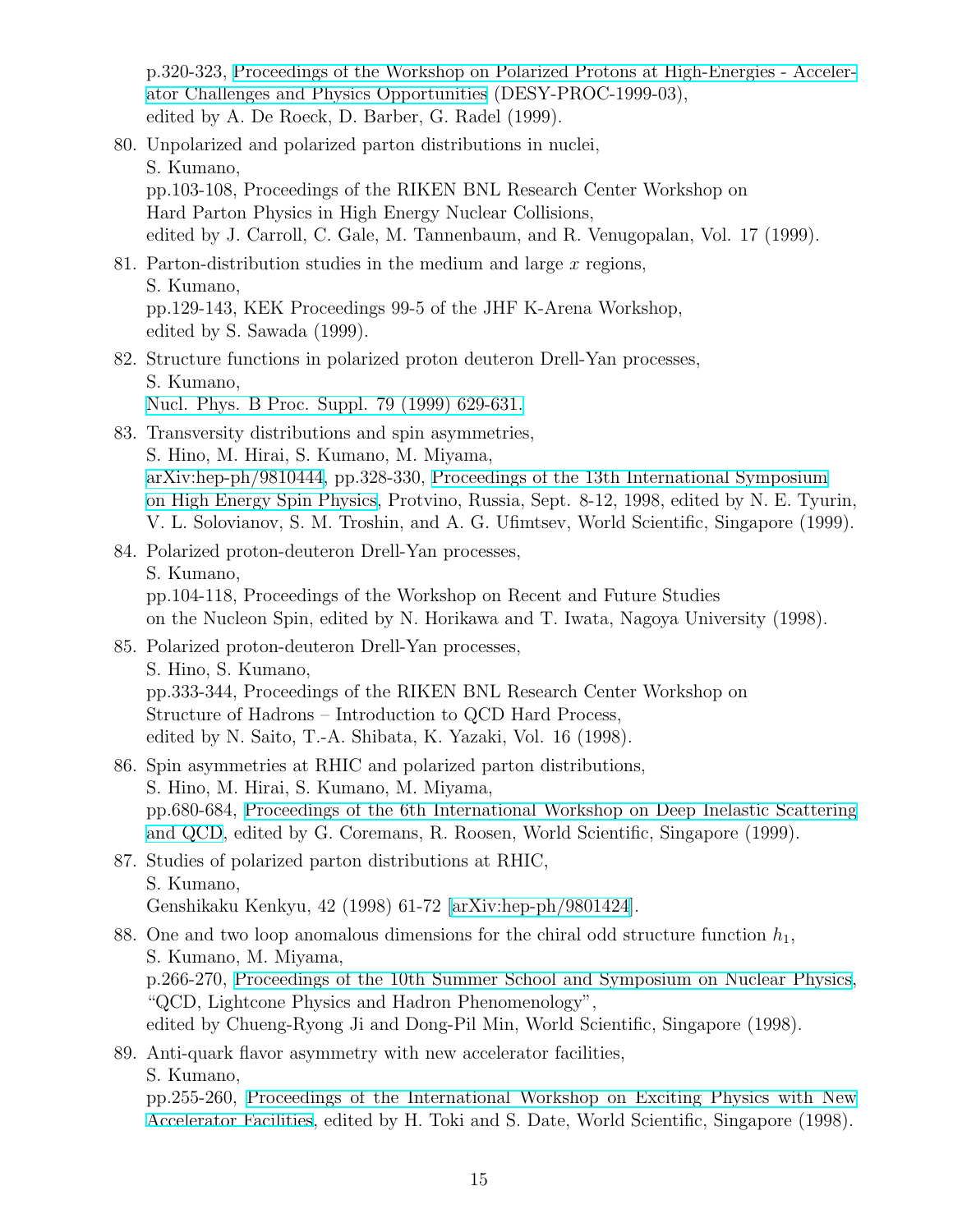90. Studies of transversity distributions at RHIC, S. Kumano, pp.327-332, Proceedings of the RIKEN BNL Research Center Workshop on RHIC-Spin physics, Vol. 7 (1998). 91. Analyses of the nucleon spin structure functions, S. Kumano, pp.41-46, Proceedings of the RIKEN BNL Research Center Workshop on Quarks and Gluons in the Nucleon, Vol. 6 (1997). 92. Two loop anomalous dimensions for the structure function  $h_1$ , S. Kumano and M. Miyama, pp.87-93, Proceedings of the RIKEN BNL Research Center Workshop on Perturbative QCD as a probe of hadron structure, Vol.2 (1997). 93. Structure functions in the nucleon and nuclei, S. Kumano, pp.52-159, Proceedings of the Hokkaido summer school on nuclear physics, edited by H. Morita, Y. Hirata, N. Ohtsuka (1997). 94. Numerical solution of NLO  $Q^2$  evolution equations for spin dependent structure functions, M. Hirai, S. Kumano, M. Miyama , pp.410-412, [Proceedings of the 12th International Symposium on High-Energy Spin Physics,](http://inspirehep.net/record/457936) edited by C. W. de Jager *et al.*, World Scientific, Singapore (1997). 95. Flavor asymmetry  $\bar{u} - \bar{d}$  in the nucleon, S. Kumano, pp. 64-68, [Proceedings of the Circum-Pan-Pacific Workshop on High Energy Spin Physics](http://inspirehep.net/record/458116) ['96](http://inspirehep.net/record/458116), edited by S. Aoki, T. Hara, M. Itoh, C. S. Lim, T. Morii, Yamanishi, T. Morii, S. N. Mukherjee, Kobe University press (1997). 96.  $Q^2$  evolution studies of nuclear structure function  $F_2$  at HERA, S. Kumano, M. Miyama, pp.968-970, [Proceedings of Future physics at HERA,](http://inspirehep.net/record/426509) edited by G. Ingelman, A. De Roeck, R. Klanner (1996). 97. Nuclear modification of the flavor asymmetry  $\bar{u} - \bar{d}$ , S. Kumano, p.646-647, [Proceedings of the XIV International Conference on on Particles and Nuclei,](http://inspirehep.net/record/459064) edited by C. E. Carlson, J. J. Domingo, World Scientific, Singapore (1997). 98. Parton distributions in nuclei: Overview and prospect, S. Kumano, [Soryushiron Kenkyu, 94 \(1997\) F65-74.](https://www.jstage.jst.go.jp/article/soken/94/6/94_KJ00004709122/_article) 99. Shadowing aspects of nuclear parton distributions, S. Kumano, [Austral. J. Phys. 50 \(1997\) 45-51.](http://www.publish.csiro.au/ph/P96035) 100. Nuclear modification in the structure function *F*3, S. Kumano, M. Miyama, pp.476-479, [Proceedings of the IV International Symposium on](http://inspirehep.net/record/408527) [Weak and Electromagnetic Interactions in Nuclei,](http://inspirehep.net/record/408527) edited by H. Ejiri, T. Kishimoto, and T. Sato, World Scientific, Singapore (1995).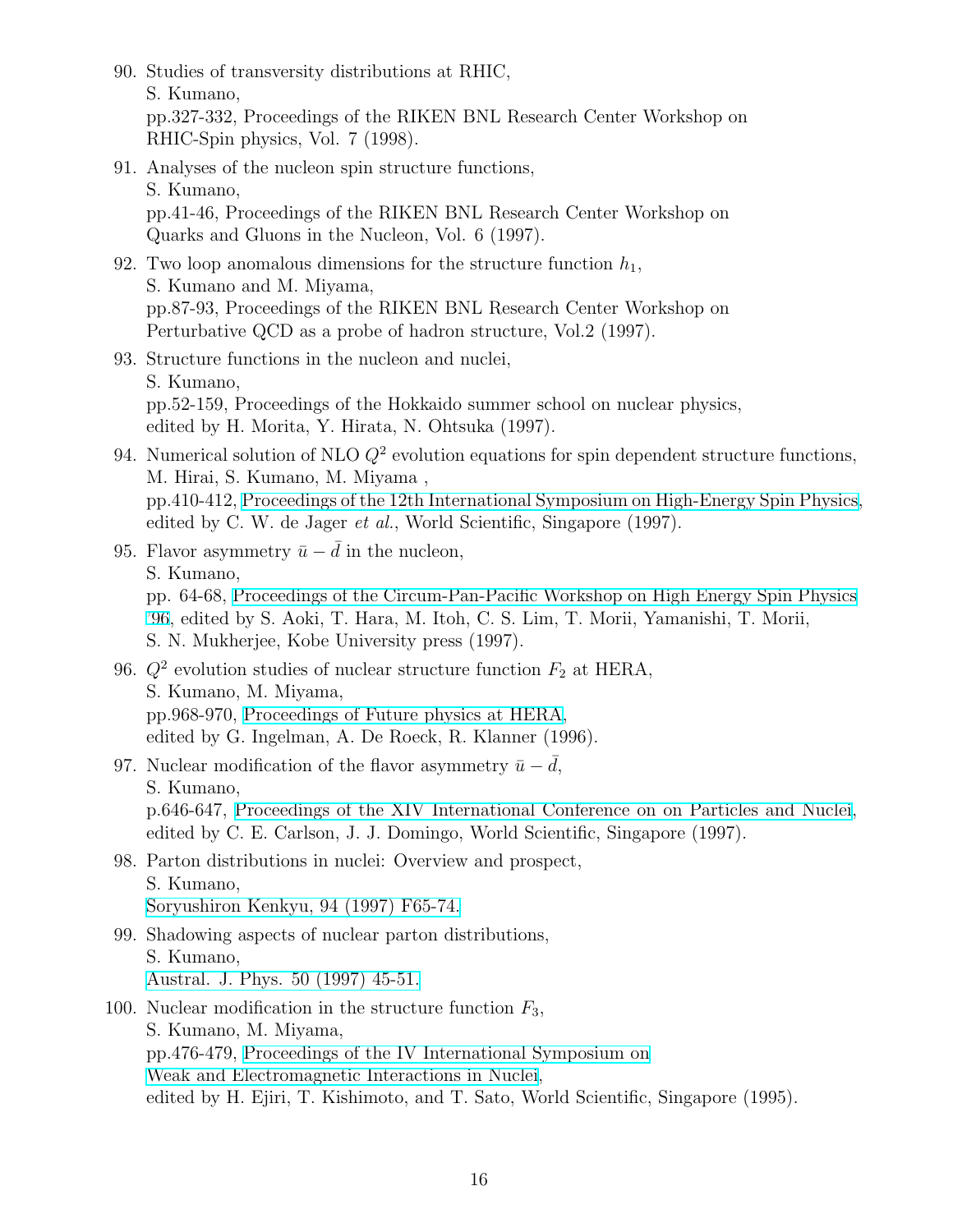- 101. Numerical solution of Altarelli-Parisi equations, R. Kobayashi, M. Konuma, S. Kumano, M. Miyama, [Prog. Theor. Phys. Suppl. 120 \(1995\) 257-262.](https://academic.oup.com/ptps/article/doi/10.1143/PTP.120.257/1931482)
- 102. Parton distributions in nuclei, S. Kumano, pp.276-280, [Proceedings of the 2nd International Symposium on Medium Energy Physics,](http://inspirehep.net/record/402435) edited by Wei-Qin Chao, Peng-Nian Shen, World Scientific, Singapore (1995).
- 103.  $\phi$  radiative decays and scalar meson structure, S. Kumano, pp. 92-99, [Proceedings of the Symposium on Quark Nuclear Physics](http://inspirehep.net/record/380256?ln=ja) [with GeV Cooler-Ring Protons and Beyond](http://inspirehep.net/record/380256?ln=ja), RCNP-P-135, Osaka University (1995).
- 104. Studies of  $f_0$  and  $a_0$  meson structures at  $\phi$  factory and their effects on CP violation research, S. Kumano, [Soryushiron Kenkyu, 90 \(1995\), D43-47.](https://www.jstage.jst.go.jp/article/soken/90/4/90_KJ00004711175/_article)
- 105. SU(2) flavor breaking in anti-quark distributions, S. Kumano, pp.370-372, [Proceedings of the 13th International Conference on Particles and Nuclei](http://inspirehep.net/record/1415006), edited by A. Pascolini, World Scientific, River Edge (1994).
- 106. Spin and flavor sum rules based on a parton model: SU(2) flavor breaking in anti-quark distributions,
	- S. Kumano,

pp.410-411 [Proceedings of the 13th International Conference on Particles and Nuclei,](http://inspirehep.net/record/1415006) edited by A. Pascolini, World Scientific, River Edge (1994).

- 107. Tensor structure function  $b_1(x)$  for spin one hadrons, S. Kumano, Italian Phys. Soc. Proc. 44 (1993) 371-378.
- 108. Test of scalar meson structure in  $\phi$  radiative decays, S. Kumano, Italian Phys. Soc. Proc. 39 (1993) 283-292.
- 109. 'Local' EMC effects and the  $J/\psi$  suppression, S. Kumano, pp.33-37, [Proceedings of the International Workshop on Gross Properties of Nuclei and](http://inspirehep.net/record/338383) [Nuclear Excitations](http://inspirehep.net/record/338383), edited by H. Feldmeier (1992).
- 110.  $\Delta$  dipole and quadrupole moments,

S. Kumano,

pp.88-98, Proceedings of the Workshop on Baryon Spectroscopy and the Structure of the Nucleon, edited by H. P. Morsch, M. Soyeur, Research Centre Jülich Conference Service (1992).

- 111. Gottfried sum rule and  $\bar{u} \bar{d}$  distribution in the nucleon, S. Kumano, J. T. Londergan, [AIP Conf. Proc. 243 \(1992\) 727-729.](https://aip.scitation.org/doi/abs/10.1063/1.41591)
- 112. Deep inelastic scattering of leptons and tests of quark/parton models, J. T. Londergan, S. Kumano, pp.1-32, [Proceedings of the International Conference on Spin and Isospin in Nuclear](http://inspirehep.net/record/967699) [Interactions,](http://inspirehep.net/record/967699) edited by C. D. Goodman, G. E. Walker, S. W. Wissink, Springer (1991).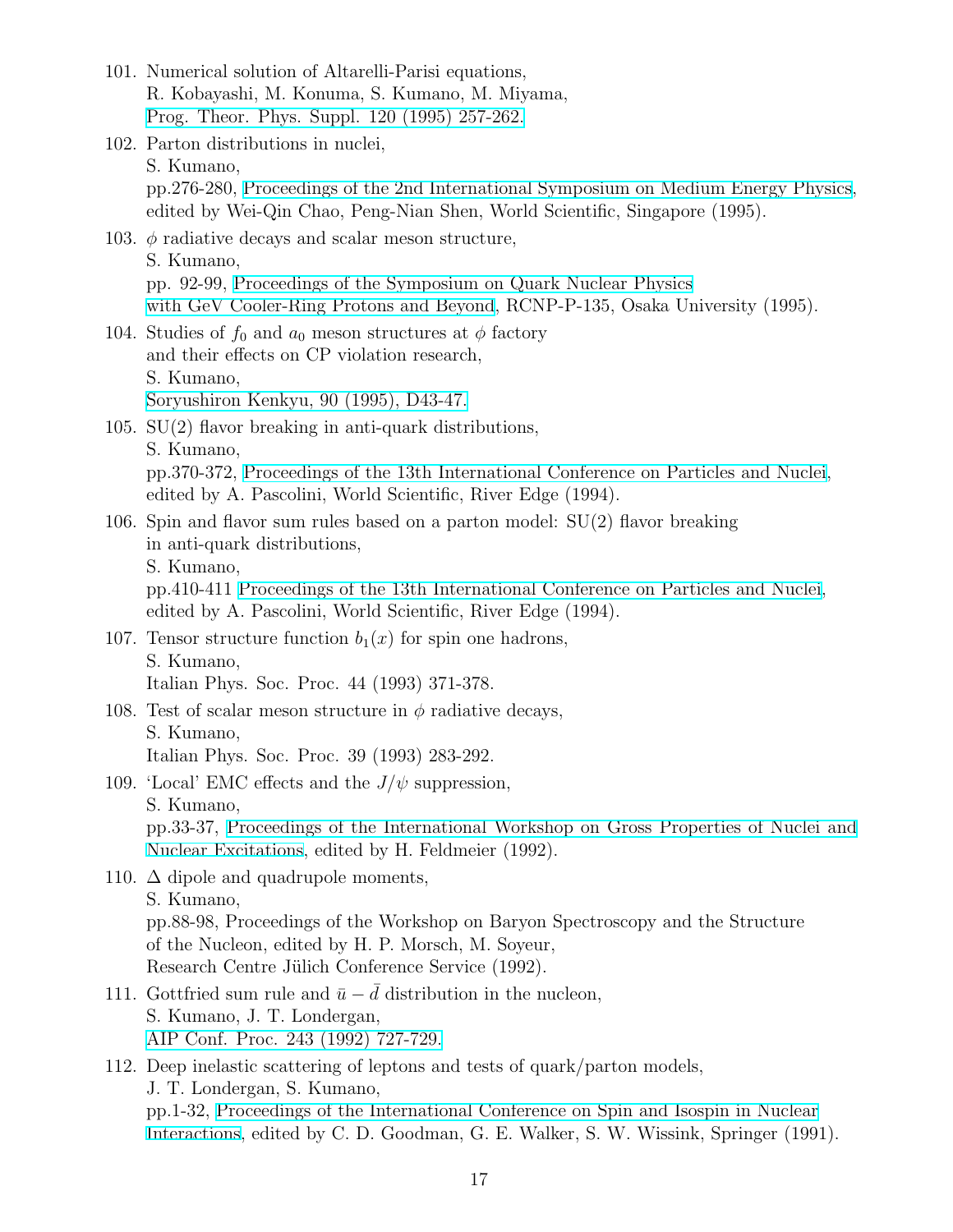- 113. Pionic contribution to the N*−*∆ transition quadrupole moment, S. Kumano, pp.791-793, [Proceedings of the International Symposium on Weak and Electromagnetic](http://inspirehep.net/record/966754) [Interactions in Nuclei](http://inspirehep.net/record/966754), edited by P. Depommier, Frontieres (1989).
- 114.  $N(e,e' \gamma)$  and the  $N-\Delta$  transition quadrupole moment, S. Kumano, pp.795-797, [Proceedings of the International Symposium on Weak and Electromagnetic](http://inspirehep.net/record/966754) [Interactions in Nuclei](http://inspirehep.net/record/966754), edited by P. Depommier, Frontieres (1989).
- 115. Vacuum oscillations around a large Z 'nucleus', S. Kumano, A. Iwazaki, pp.151-154, [Proceedings of the 17th International Workshop on Gross Properties of Nuclei](http://inspirehep.net/record/968547) [and Nuclear Excitations,](http://inspirehep.net/record/968547) edited by H. Feldmeier, GSI, Germany (1989).
- 116. Oscillations of the polarized vacuum around a large  $Z(\approx 180)$  'nucleus', S. Kumano, A. Iwazaki, pp.423-427, Proceedings of the Microscopic Models in Nuclear Structure Physics, edited by M. W. Guidry, D. H. Feng, J. H. Hamilton (1989).
- 117. y-scaling in a simple quark model, S. Kumano, E. J. Moniz, [AIP Conf. Proc. 176 \(1988\) 498-501.](https://aip.scitation.org/doi/abs/10.1063/1.37681)

#### **Other publications**

- 1. Science Requirements and Detector Concepts for the Electron-Ion Collider: EIC Yellow Report, R. Abdul Khalek *et al*. (S. Kumano 150th author; Sec. 7.5.2, Neutrino physics by S. Kumano and R. Petti), [arXiv:2103.05419.](https://arxiv.org/abs/2103.05419)
- 2. Studying Generalized Parton Distributions with Exclusive Drell-Yan process at J- PARC, J.-K. Ahn, S. Ashikag, W.-C. Chang, S. Choi, S. Diehl, Y. Goto, K. Hicks, Y. Igarashi, K. Joo, S. Kumano, Y. Ma, K. Nagai, K. Nakano, M. Niiyama, H. Noumi, H. Ohnishi, J.-C. Peng, H. Sako, S. Sawada, T. Sawada, K. Shirotori, K. Tanaka, and N. Tomida, Letter of Intent (LoI [2019-07\), 27th J-PARC PAC meeting](https://j-parc.jp/researcher/Hadron/en/Proposal_e.html#1901), Tokai, Japan, Jan.16-18, 2019.
- 3. EIC project to explore quark world (in Japanese) [from The Deepest Recesses of the Atom (Scientific American, June 2019)] A. Deshpande, R. Yoshida; R. Kumagai (Japanese translation), S. Kumano (Supervision for Japanese text) [Nikkei Science 2019.9., Vol.49 No.9 \(2019\) 70-77.](http://www.nikkei-science.com/201909_070.html)
- 4. Tensor-polarized structure function  $b_1$  by convolution picture for deuteron, W. Cosyn, Yu-Bing Dong, S. Kumano, M. Sargsian, [arXiv:1702.07594,](https://arxiv.org/abs/1702.07594) contribution to the 22nd International Spin Symposium (2016).
- 5. Spin asymmetry for proton-deuteron Drell-Yan process with tensor-polarized deuteron, S. Kumano, Qin-Tao Song, [arXiv:1702.01477,](https://arxiv.org/abs/1702.01477) contribution to the 22nd International Spin Symposium (2016).
- 6. Nuclear modification of structure functions in lepton scattering, S. Kumano, [arXiv:hep-ph/0307105,](https://arxiv.org/abs/hep-ph/0307105) contribution to the Second International Workshop on Neutrino-Nucleus Interactions in the Few GeV Region (2002).